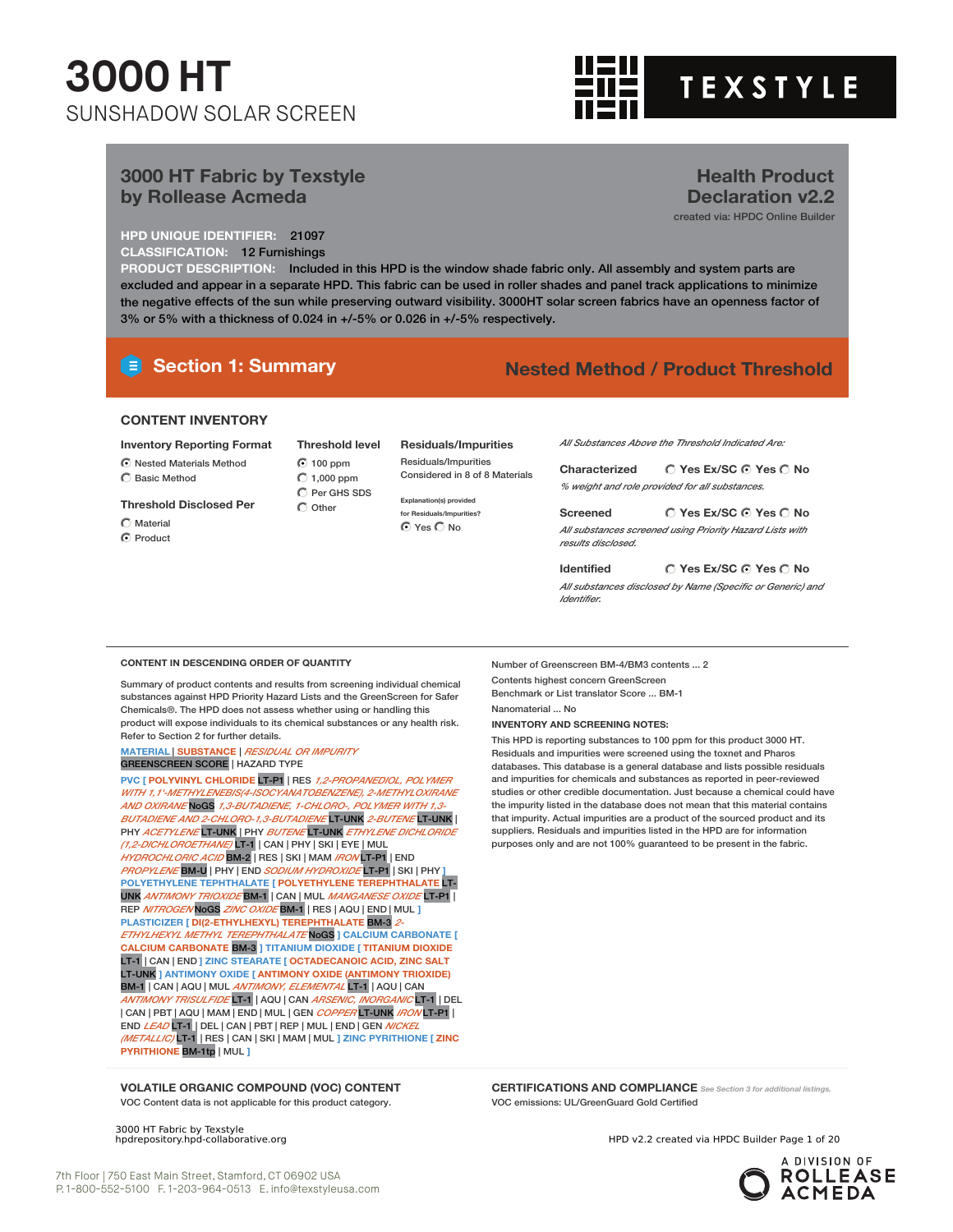

#### **CONSISTENCY WITH OTHER PROGRAMS**

Pre-checked for LEED v4 Material Ingredients, Option 1

Third Party Verified? Yes  $\bullet$ No

PREPARER: Self-Prepared VERIFIER: VERIFICATION #:

SCREENING DATE: 2019-04-08 PUBLISHED DATE: 2020-07-23 EXPIRY DATE: 2022-04-08

3000 HT Fabric by Texstyle

HPD v2.2 created via HPDC Builder Page 2 of 20

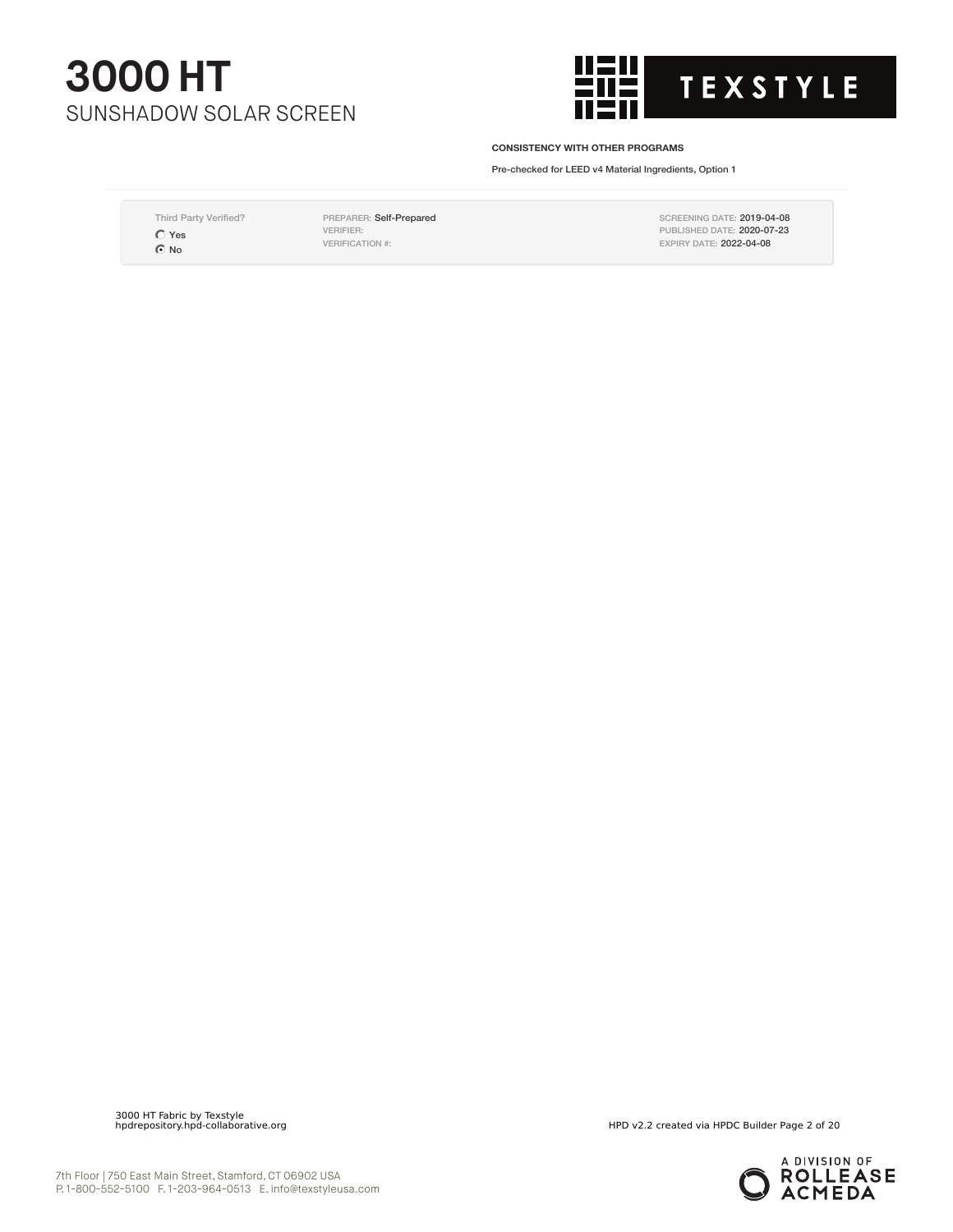

### **Section 2: Content in Descending Order of Quantity**

This section lists contents in a product based on specific threshold(s) and reports detailed health information including hazards. This *HPD uses the inventory method indicated above, which is one of three possible methods:*

- *Basic Inventory method with Product-level threshold.*
- *Nested Material Inventory method with Product-level threshold*
- *Nested Material Inventory method with individual Material-level thresholds*

Definitions and requirements for the three inventory methods and requirements for each data field can be found in the HPD Open *Standard version 2.2, available on the HPDC website at: www.hpd-collaborative.org/hpd-2-2-standard*

| PRODUCT THRESHOLD: 100 ppm                   | RESIDUALS AND IMPURITIES CONSIDERED: Yes                                                                                                                                                                                                                                                                                                                      |                                   |              | MATERIAL TYPE: Polymeric Material                                                                                  |
|----------------------------------------------|---------------------------------------------------------------------------------------------------------------------------------------------------------------------------------------------------------------------------------------------------------------------------------------------------------------------------------------------------------------|-----------------------------------|--------------|--------------------------------------------------------------------------------------------------------------------|
|                                              | RESIDUALS AND IMPURITIES NOTES: Residuals and impurities were considered using the toxnet database. For more information<br>about this database see RESIDUALS AND IMPURITIES SCREENING NOTES.                                                                                                                                                                 |                                   |              |                                                                                                                    |
|                                              | OTHER MATERIAL NOTES: Impurities: ACETYLENE <2.0 ppm; ACIDITY, AS HCL BY wt <0.5 ppm; ALKALINITY, AS NaOH BY wt<br><0.3 ppm; BUTADIENE <6.0 ppm; 1-BUTENE <3.0 ppm; 2-BUTENE <0.5% ppm; ETHYLENE <4.0 ppm; ETHYLENE<br>DICHLORIDE (EDC) <10.0 ppm; PROPYLENE <8.0 ppm; IRON, BY wt <0.25 ppm/IMPURITY LEVEL IN VINYL CHLORID                                  |                                   |              |                                                                                                                    |
| <b>POLYVINYL CHLORIDE</b>                    |                                                                                                                                                                                                                                                                                                                                                               |                                   |              | ID: 9002-86-2                                                                                                      |
|                                              | HAZARD SCREENING METHOD: Pharos Chemical and Materials Library                                                                                                                                                                                                                                                                                                | HAZARD SCREENING DATE: 2019-04-08 |              |                                                                                                                    |
| %: $40.0000 - 60.0000$                       | $G.S. LT-P1$                                                                                                                                                                                                                                                                                                                                                  | RC: UNK                           | NANO: No     | SUBSTANCE ROLE: Coating                                                                                            |
| <b>HAZARD TYPE</b>                           | AGENCY AND LIST TITLES                                                                                                                                                                                                                                                                                                                                        | WARNINGS                          |              |                                                                                                                    |
| <b>RESPIRATORY</b>                           | <b>AOEC - Asthmagens</b>                                                                                                                                                                                                                                                                                                                                      |                                   |              | Asthmagen (Rs) - sensitizer-induced                                                                                |
|                                              | PROPYLENE <8.0 ppm; IRON, BY wt <0.25 ppm/IMPURITY LEVEL IN VINYL CHLORIDE<br>Additional information about residuals can be found here. all are listed as occasional or rare without actual percentages: Tom Lent,<br>Julie Silas, and Jim Vallette, Resilient Flooring & Chemical Hazards: A Comparative Analysis of Vinyl and Other Alternatives for Health |                                   |              | BUTADIENE <6.0 ppm; 1-BUTENE <3.0 ppm; 2-BUTENE <0.5% ppm; ETHYLENE <4.0 ppm; ETHYLENE DICHLORIDE (EDC) <10.0 ppm; |
| ResilientFlooring&ChemicalHazards-Report.pdf | Care, Healthy Building Network, April 2009. Available at: http://www.healthybuilding.net/docs/HBN-<br>1,2-PROPANEDIOL, POLYMER WITH 1,1'-METHYLENEBIS(4-                                                                                                                                                                                                      |                                   |              | ID: 68083-75-0                                                                                                     |
|                                              | <b>ISOCYANATOBENZENE), 2-METHYLOXIRANE AND OXIRANE</b><br>HAZARD SCREENING METHOD: Pharos Chemical and Materials Library                                                                                                                                                                                                                                      |                                   |              | HAZARD SCREENING DATE: 2019-04-08                                                                                  |
| %: Impurity/Residual                         | GS: NoGS                                                                                                                                                                                                                                                                                                                                                      | RC:<br><b>UNK</b>                 | NANO:<br>No. | SUBSTANCE ROLE:<br><b>Impurity/Residual</b>                                                                        |
| <b>HAZARD TYPE</b>                           | AGENCY AND LIST TITLES                                                                                                                                                                                                                                                                                                                                        | WARNINGS                          |              |                                                                                                                    |
| None found                                   |                                                                                                                                                                                                                                                                                                                                                               |                                   |              | No warnings found on HPD Priority Hazard Lists                                                                     |

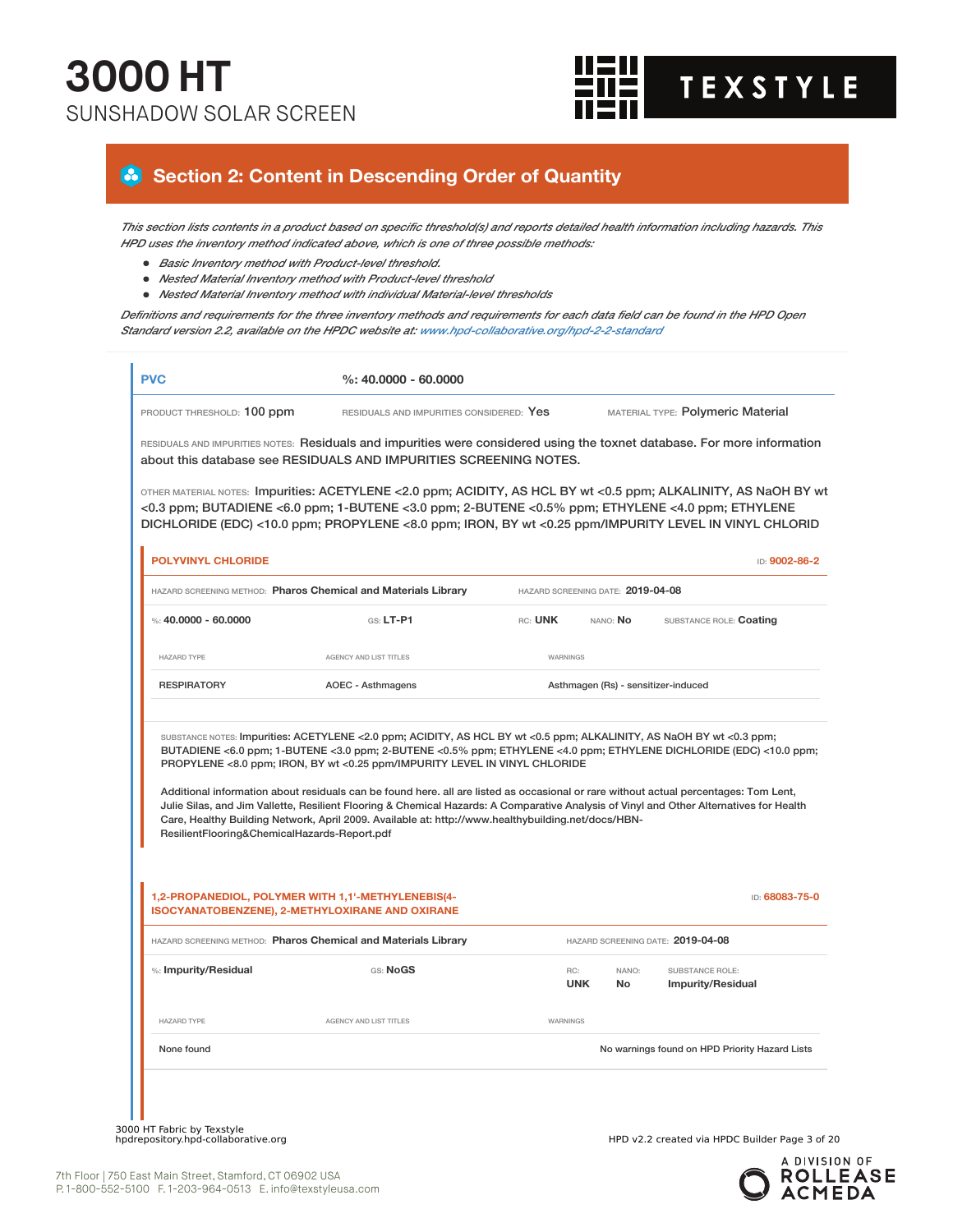

SUBSTANCE NOTES: Impurities: ACETYLENE <2.0 ppm; ACIDITY, AS HCL BY wt <0.5 ppm; ALKALINITY, AS NaOH BY wt <0.3 ppm; BUTADIENE <6.0 ppm; 1-BUTENE <3.0 ppm; 2-BUTENE <0.5% ppm; ETHYLENE <4.0 ppm; ETHYLENE DICHLORIDE (EDC) <10.0 ppm; PROPYLENE <8.0 ppm; IRON, BY wt <0.25 ppm/IMPURITY LEVEL IN VINYL CHLORIDE

Additional information about residuals can be found here. all are listed as occasional or rare without actual percentages: Tom Lent, Julie Silas, and Jim Vallette, Resilient Flooring & Chemical Hazards: A Comparative Analysis of Vinyl and Other Alternatives for Health Care, Healthy Building Network, April 2009. Available at: http://www.healthybuilding.net/docs/HBN-ResilientFlooring&ChemicalHazards-Report.pdf

|                                              | HAZARD SCREENING METHOD: Pharos Chemical and Materials Library                                                                                                                                                                                                                                                                                                                                                                                                                                                                                                                                                                                                                                                    |                                   |             | HAZARD SCREENING DATE: 2019-04-08              |             |
|----------------------------------------------|-------------------------------------------------------------------------------------------------------------------------------------------------------------------------------------------------------------------------------------------------------------------------------------------------------------------------------------------------------------------------------------------------------------------------------------------------------------------------------------------------------------------------------------------------------------------------------------------------------------------------------------------------------------------------------------------------------------------|-----------------------------------|-------------|------------------------------------------------|-------------|
| %: Impurity/Residual                         | GS: LT-UNK                                                                                                                                                                                                                                                                                                                                                                                                                                                                                                                                                                                                                                                                                                        | RC:<br><b>UNK</b>                 | NANO:<br>No | SUBSTANCE ROLE: Impurity/Residual              |             |
| <b>HAZARD TYPE</b>                           | AGENCY AND LIST TITLES                                                                                                                                                                                                                                                                                                                                                                                                                                                                                                                                                                                                                                                                                            | WARNINGS                          |             |                                                |             |
| None found                                   |                                                                                                                                                                                                                                                                                                                                                                                                                                                                                                                                                                                                                                                                                                                   |                                   |             | No warnings found on HPD Priority Hazard Lists |             |
| ResilientFlooring&ChemicalHazards-Report.pdf | SUBSTANCE NOTES: Impurities: ACETYLENE <2.0 ppm; ACIDITY, AS HCL BY wt <0.5 ppm; ALKALINITY, AS NaOH BY wt <0.3 ppm;<br>BUTADIENE <6.0 ppm; 1-BUTENE <3.0 ppm; 2-BUTENE <0.5% ppm; ETHYLENE <4.0 ppm; ETHYLENE DICHLORIDE (EDC) <10.0 ppm;<br>PROPYLENE <8.0 ppm; IRON, BY wt <0.25 ppm/IMPURITY LEVEL IN VINYL CHLORIDE<br>Additional information about residuals can be found here. all are listed as occasional or rare without actual percentages: Tom Lent,<br>Julie Silas, and Jim Vallette, Resilient Flooring & Chemical Hazards: A Comparative Analysis of Vinyl and Other Alternatives for Health<br>Care, Healthy Building Network, April 2009. Available at: http://www.healthybuilding.net/docs/HBN- |                                   |             |                                                |             |
| <b>2-BUTENE</b>                              |                                                                                                                                                                                                                                                                                                                                                                                                                                                                                                                                                                                                                                                                                                                   |                                   |             | ID: 107-01-7                                   |             |
|                                              | HAZARD SCREENING METHOD: Pharos Chemical and Materials Library                                                                                                                                                                                                                                                                                                                                                                                                                                                                                                                                                                                                                                                    | HAZARD SCREENING DATE: 2019-04-08 |             |                                                |             |
| %: Impurity/Residual                         | GS: LT-UNK                                                                                                                                                                                                                                                                                                                                                                                                                                                                                                                                                                                                                                                                                                        | RC: UNK                           | NANO: No    | SUBSTANCE ROLE: Impurity/Residual              |             |
|                                              |                                                                                                                                                                                                                                                                                                                                                                                                                                                                                                                                                                                                                                                                                                                   |                                   |             |                                                |             |
| <b>HAZARD TYPE</b>                           | AGENCY AND LIST TITLES                                                                                                                                                                                                                                                                                                                                                                                                                                                                                                                                                                                                                                                                                            | WARNINGS                          |             |                                                |             |
| PHYSICAL HAZARD (REACTIVE)                   | EU - GHS (H-Statements)                                                                                                                                                                                                                                                                                                                                                                                                                                                                                                                                                                                                                                                                                           |                                   |             | H220 - Extremely flammable gas                 |             |
| ResilientFlooring&ChemicalHazards-Report.pdf | SUBSTANCE NOTES: Impurities: ACETYLENE <2.0 ppm; ACIDITY, AS HCL BY wt <0.5 ppm; ALKALINITY, AS NaOH BY wt <0.3 ppm;<br>BUTADIENE <6.0 ppm; 1-BUTENE <3.0 ppm; 2-BUTENE <0.5% ppm; ETHYLENE <4.0 ppm; ETHYLENE DICHLORIDE (EDC) <10.0 ppm;<br>PROPYLENE <8.0 ppm; IRON, BY wt <0.25 ppm/IMPURITY LEVEL IN VINYL CHLORIDE<br>Additional information about residuals can be found here. all are listed as occasional or rare without actual percentages: Tom Lent,<br>Julie Silas, and Jim Vallette, Resilient Flooring & Chemical Hazards: A Comparative Analysis of Vinyl and Other Alternatives for Health<br>Care, Healthy Building Network, April 2009. Available at: http://www.healthybuilding.net/docs/HBN- |                                   |             |                                                |             |
| <b>ACETYLENE</b>                             |                                                                                                                                                                                                                                                                                                                                                                                                                                                                                                                                                                                                                                                                                                                   |                                   |             |                                                |             |
|                                              | HAZARD SCREENING METHOD: Pharos Chemical and Materials Library                                                                                                                                                                                                                                                                                                                                                                                                                                                                                                                                                                                                                                                    | HAZARD SCREENING DATE: 2019-04-08 |             |                                                | ID: 74-86-2 |

3000 HT Fabric by Texstyle<br>hpdrepository.hpd-collaborative.org

HPD v2.2 created via HPDC Builder Page 4 of 20

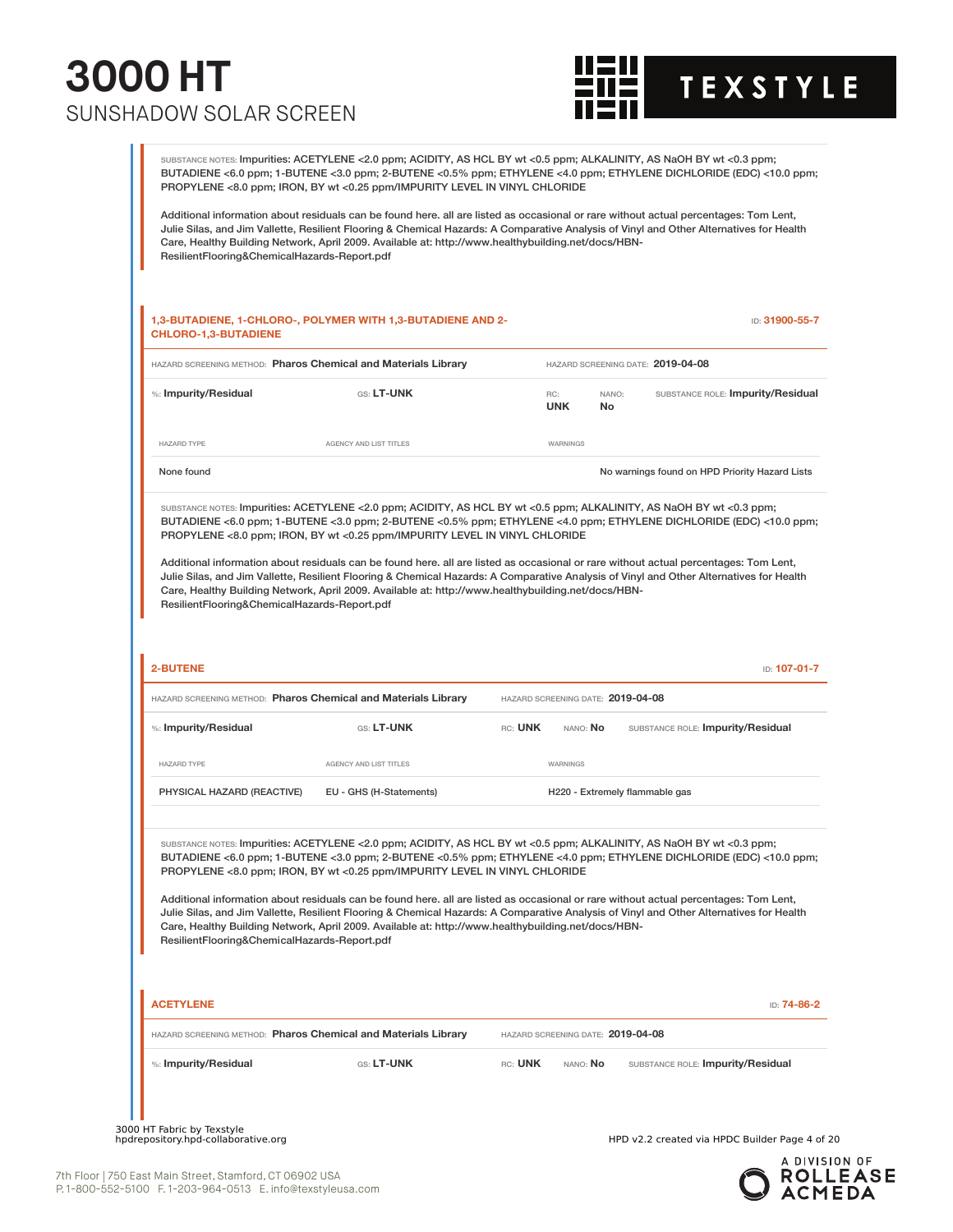

| <b>HAZARD TYPE</b>                             | AGENCY AND LIST TITLES                                                                                                                                                                                                                                                                                                                                                                           | WARNINGS                                                 |                                                                                                                                                                                                                                                                                                                                                                                                                                                                                                                                                                                                                                                                                                                                                                                                                                                                                                                                                                                                                                                               |
|------------------------------------------------|--------------------------------------------------------------------------------------------------------------------------------------------------------------------------------------------------------------------------------------------------------------------------------------------------------------------------------------------------------------------------------------------------|----------------------------------------------------------|---------------------------------------------------------------------------------------------------------------------------------------------------------------------------------------------------------------------------------------------------------------------------------------------------------------------------------------------------------------------------------------------------------------------------------------------------------------------------------------------------------------------------------------------------------------------------------------------------------------------------------------------------------------------------------------------------------------------------------------------------------------------------------------------------------------------------------------------------------------------------------------------------------------------------------------------------------------------------------------------------------------------------------------------------------------|
| PHYSICAL HAZARD (REACTIVE)                     | EU - GHS (H-Statements)                                                                                                                                                                                                                                                                                                                                                                          |                                                          | H220 - Extremely flammable gas                                                                                                                                                                                                                                                                                                                                                                                                                                                                                                                                                                                                                                                                                                                                                                                                                                                                                                                                                                                                                                |
| ResilientFlooring&ChemicalHazards-Report.pdf   | PROPYLENE <8.0 ppm; IRON, BY wt <0.25 ppm/IMPURITY LEVEL IN VINYL CHLORIDE<br>Care, Healthy Building Network, April 2009. Available at: http://www.healthybuilding.net/docs/HBN-<br>DICHLORIDE (EDC) <10.0 ppm; PROPYLENE <8.0 ppm; IRON, BY wt <0.25 ppm/IMPURITY LEVEL IN VINYL CHLORIDE<br>Care, Healthy Building Network, April 2009. Available at: http://www.healthybuilding.net/docs/HBN- |                                                          | SUBSTANCE NOTES: Impurities: ACETYLENE <2.0 ppm; ACIDITY, AS HCL BY wt <0.5 ppm; ALKALINITY, AS NaOH BY wt <0.3 ppm;<br>BUTADIENE <6.0 ppm; 1-BUTENE <3.0 ppm; 2-BUTENE <0.5% ppm; ETHYLENE <4.0 ppm; ETHYLENE DICHLORIDE (EDC) <10.0 ppm;<br>Additional information about residuals can be found here. all are listed as occasional or rare without actual percentages: Tom Lent,<br>Julie Silas, and Jim Vallette, Resilient Flooring & Chemical Hazards: A Comparative Analysis of Vinyl and Other Alternatives for Health<br>ResilientFlooring&ChemicalHazards-Report.pdflmpurities: ACETYLENE <2.0 ppm; ACIDITY, AS HCL BY wt <0.5 ppm; ALKALINITY, AS<br>NaOH BY wt <0.3 ppm; BUTADIENE <6.0 ppm; 1-BUTENE <3.0 ppm; 2-BUTENE <0.5% ppm; ETHYLENE <4.0 ppm; ETHYLENE<br>Additional information about residuals can be found here. all are listed as occasional or rare without actual percentages: Tom Lent,<br>Julie Silas, and Jim Vallette, Resilient Flooring & Chemical Hazards: A Comparative Analysis of Vinyl and Other Alternatives for Health |
| <b>BUTENE</b>                                  |                                                                                                                                                                                                                                                                                                                                                                                                  |                                                          | ID: 25167-67-3                                                                                                                                                                                                                                                                                                                                                                                                                                                                                                                                                                                                                                                                                                                                                                                                                                                                                                                                                                                                                                                |
| %: Impurity/Residual                           | HAZARD SCREENING METHOD: Pharos Chemical and Materials Library<br>GS: LT-UNK                                                                                                                                                                                                                                                                                                                     | HAZARD SCREENING DATE: 2019-04-08<br>RC: UNK<br>NANO: No | SUBSTANCE ROLE: Impurity/Residual                                                                                                                                                                                                                                                                                                                                                                                                                                                                                                                                                                                                                                                                                                                                                                                                                                                                                                                                                                                                                             |
| <b>HAZARD TYPE</b>                             | AGENCY AND LIST TITLES                                                                                                                                                                                                                                                                                                                                                                           | WARNINGS                                                 |                                                                                                                                                                                                                                                                                                                                                                                                                                                                                                                                                                                                                                                                                                                                                                                                                                                                                                                                                                                                                                                               |
| None found                                     |                                                                                                                                                                                                                                                                                                                                                                                                  |                                                          | No warnings found on HPD Priority Hazard Lists                                                                                                                                                                                                                                                                                                                                                                                                                                                                                                                                                                                                                                                                                                                                                                                                                                                                                                                                                                                                                |
| ResilientFlooring&ChemicalHazards-Report.pdf   | PROPYLENE <8.0 ppm; IRON, BY wt <0.25 ppm/IMPURITY LEVEL IN VINYL CHLORIDE<br>Care, Healthy Building Network, April 2009. Available at: http://www.healthybuilding.net/docs/HBN-                                                                                                                                                                                                                 |                                                          | SUBSTANCE NOTES: Impurities: ACETYLENE <2.0 ppm; ACIDITY, AS HCL BY wt <0.5 ppm; ALKALINITY, AS NaOH BY wt <0.3 ppm;<br>BUTADIENE <6.0 ppm; 1-BUTENE <3.0 ppm; 2-BUTENE <0.5% ppm; ETHYLENE <4.0 ppm; ETHYLENE DICHLORIDE (EDC) <10.0 ppm;<br>Additional information about residuals can be found here. all are listed as occasional or rare without actual percentages: Tom Lent,<br>Julie Silas, and Jim Vallette, Resilient Flooring & Chemical Hazards: A Comparative Analysis of Vinyl and Other Alternatives for Health                                                                                                                                                                                                                                                                                                                                                                                                                                                                                                                                 |
|                                                |                                                                                                                                                                                                                                                                                                                                                                                                  |                                                          | ID: 107-06-2                                                                                                                                                                                                                                                                                                                                                                                                                                                                                                                                                                                                                                                                                                                                                                                                                                                                                                                                                                                                                                                  |
|                                                |                                                                                                                                                                                                                                                                                                                                                                                                  |                                                          |                                                                                                                                                                                                                                                                                                                                                                                                                                                                                                                                                                                                                                                                                                                                                                                                                                                                                                                                                                                                                                                               |
| <b>THYLENE DICHLORIDE (1,2-DICHLOROETHANE)</b> | HAZARD SCREENING METHOD: Pharos Chemical and Materials Library                                                                                                                                                                                                                                                                                                                                   | HAZARD SCREENING DATE: 2019-04-08                        |                                                                                                                                                                                                                                                                                                                                                                                                                                                                                                                                                                                                                                                                                                                                                                                                                                                                                                                                                                                                                                                               |
| %: Impurity/Residual                           | $GS: LT-1$                                                                                                                                                                                                                                                                                                                                                                                       | RC: UNK<br>nano: <b>No</b>                               | SUBSTANCE ROLE: Impurity/Residual                                                                                                                                                                                                                                                                                                                                                                                                                                                                                                                                                                                                                                                                                                                                                                                                                                                                                                                                                                                                                             |
|                                                |                                                                                                                                                                                                                                                                                                                                                                                                  |                                                          |                                                                                                                                                                                                                                                                                                                                                                                                                                                                                                                                                                                                                                                                                                                                                                                                                                                                                                                                                                                                                                                               |
|                                                |                                                                                                                                                                                                                                                                                                                                                                                                  |                                                          |                                                                                                                                                                                                                                                                                                                                                                                                                                                                                                                                                                                                                                                                                                                                                                                                                                                                                                                                                                                                                                                               |
|                                                |                                                                                                                                                                                                                                                                                                                                                                                                  |                                                          |                                                                                                                                                                                                                                                                                                                                                                                                                                                                                                                                                                                                                                                                                                                                                                                                                                                                                                                                                                                                                                                               |
|                                                |                                                                                                                                                                                                                                                                                                                                                                                                  |                                                          |                                                                                                                                                                                                                                                                                                                                                                                                                                                                                                                                                                                                                                                                                                                                                                                                                                                                                                                                                                                                                                                               |
|                                                |                                                                                                                                                                                                                                                                                                                                                                                                  |                                                          |                                                                                                                                                                                                                                                                                                                                                                                                                                                                                                                                                                                                                                                                                                                                                                                                                                                                                                                                                                                                                                                               |

3000 HT Fabric by Texstyle<br>hpdrepository.hpd-collaborative.org

HPD v2.2 created via HPDC Builder Page 5 of 20

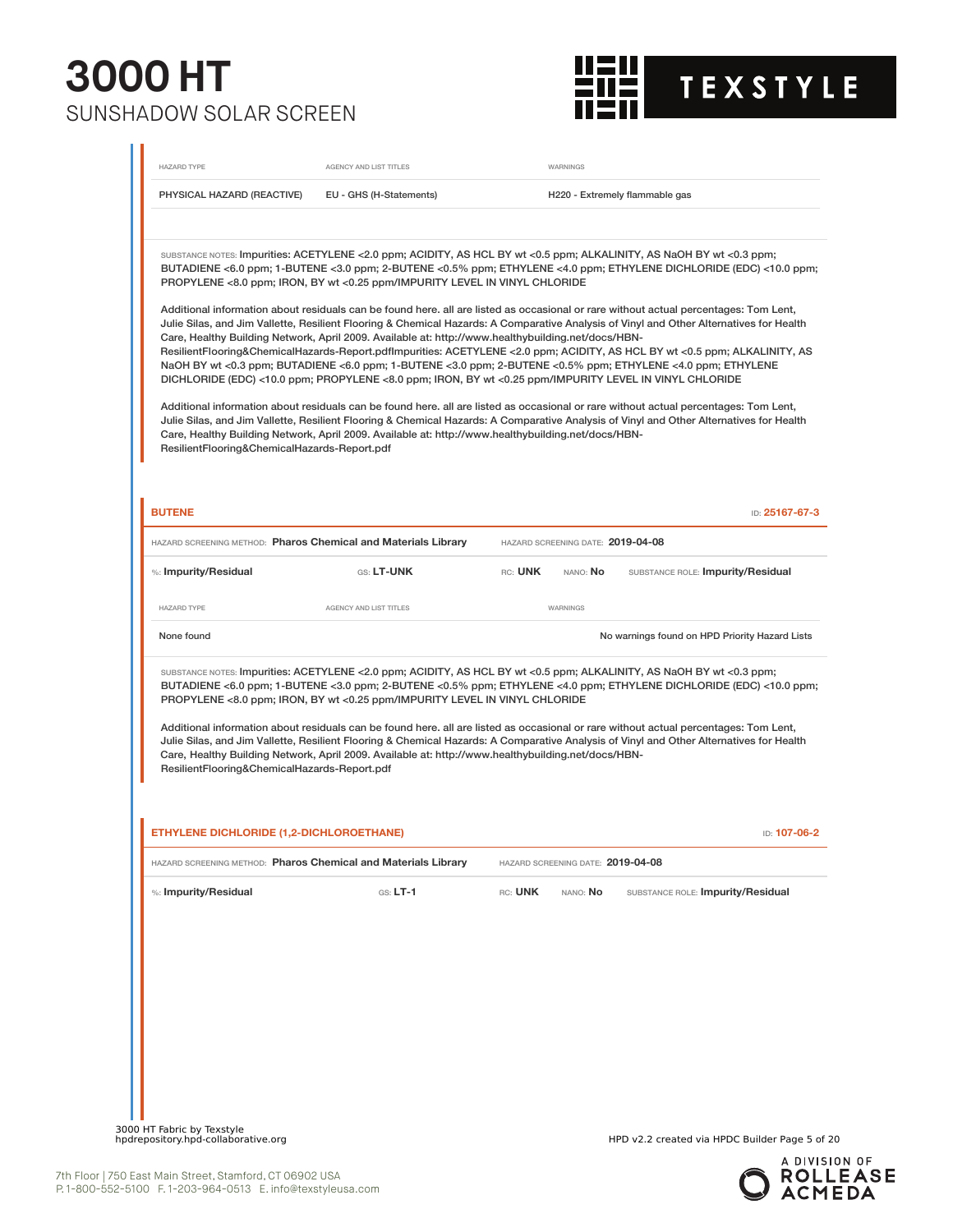

| <b>HAZARD TYPE</b>                                             | AGENCY AND LIST TITLES                                                                                                                                                           | WARNINGS                                                                                                                                                                                                                                                                                                                                                                                                                                                                                                                      |
|----------------------------------------------------------------|----------------------------------------------------------------------------------------------------------------------------------------------------------------------------------|-------------------------------------------------------------------------------------------------------------------------------------------------------------------------------------------------------------------------------------------------------------------------------------------------------------------------------------------------------------------------------------------------------------------------------------------------------------------------------------------------------------------------------|
| <b>CANCER</b>                                                  | US EPA - IRIS Carcinogens                                                                                                                                                        | (1986) Group B2 - Probable human Carcinogen                                                                                                                                                                                                                                                                                                                                                                                                                                                                                   |
| <b>CANCER</b>                                                  | <b>IARC</b>                                                                                                                                                                      | Group 2b - Possibly carcinogenic to humans                                                                                                                                                                                                                                                                                                                                                                                                                                                                                    |
| CANCER                                                         | CA EPA - Prop 65                                                                                                                                                                 | Carcinogen                                                                                                                                                                                                                                                                                                                                                                                                                                                                                                                    |
| CANCER                                                         | US CDC - Occupational Carcinogens                                                                                                                                                | Occupational Carcinogen                                                                                                                                                                                                                                                                                                                                                                                                                                                                                                       |
| <b>CANCER</b>                                                  | US NIH - Report on Carcinogens                                                                                                                                                   | Reasonably Anticipated to be Human Carcinogen                                                                                                                                                                                                                                                                                                                                                                                                                                                                                 |
| CANCER                                                         | EU - SVHC Authorisation List                                                                                                                                                     | Carcinogenic - Banned unless Authorised                                                                                                                                                                                                                                                                                                                                                                                                                                                                                       |
| PHYSICAL HAZARD (REACTIVE)                                     | EU - GHS (H-Statements)                                                                                                                                                          | H225 - Highly flammable liquid and vapour                                                                                                                                                                                                                                                                                                                                                                                                                                                                                     |
| <b>SKIN IRRITATION</b>                                         | EU - GHS (H-Statements)                                                                                                                                                          | H315 - Causes skin irritation                                                                                                                                                                                                                                                                                                                                                                                                                                                                                                 |
| <b>EYE IRRITATION</b>                                          | EU - GHS (H-Statements)                                                                                                                                                          | H319 - Causes serious eye irritation                                                                                                                                                                                                                                                                                                                                                                                                                                                                                          |
| <b>CANCER</b>                                                  | EU - GHS (H-Statements)                                                                                                                                                          | H350 - May cause cancer                                                                                                                                                                                                                                                                                                                                                                                                                                                                                                       |
| <b>CANCER</b>                                                  | EU - REACH Annex XVII CMRs                                                                                                                                                       | Carcinogen Category 2 - Substances which should be<br>regarded as if they are Carcinogenic to man                                                                                                                                                                                                                                                                                                                                                                                                                             |
| <b>MULTIPLE</b>                                                | ChemSec - SIN List                                                                                                                                                               | CMR - Carcinogen, Mutagen &/or Reproductive Toxicant                                                                                                                                                                                                                                                                                                                                                                                                                                                                          |
| <b>MULTIPLE</b>                                                | German FEA - Substances Hazardous to<br>Waters                                                                                                                                   | Class 3 - Severe Hazard to Waters                                                                                                                                                                                                                                                                                                                                                                                                                                                                                             |
| CANCER                                                         | <b>MAK</b>                                                                                                                                                                       | Carcinogen Group 2 - Considered to be carcinogenic for<br>man                                                                                                                                                                                                                                                                                                                                                                                                                                                                 |
| <b>CANCER</b>                                                  | Korea - GHS                                                                                                                                                                      | Carcinogenicity - Category 1 [H350 - May cause cancer]                                                                                                                                                                                                                                                                                                                                                                                                                                                                        |
| <b>CANCER</b>                                                  | EU - Annex VI CMRs                                                                                                                                                               | Carcinogen Category 1B - Presumed Carcinogen based on<br>animal evidence                                                                                                                                                                                                                                                                                                                                                                                                                                                      |
| CANCER                                                         | Japan - GHS                                                                                                                                                                      | Carcinogenicity - Category 1B                                                                                                                                                                                                                                                                                                                                                                                                                                                                                                 |
| CANCER                                                         | Malaysia - GHS                                                                                                                                                                   | H350 - May cause cancer                                                                                                                                                                                                                                                                                                                                                                                                                                                                                                       |
| <b>CANCER</b>                                                  | Australia - GHS                                                                                                                                                                  | H350 - May cause cancer                                                                                                                                                                                                                                                                                                                                                                                                                                                                                                       |
| ResilientFlooring&ChemicalHazards-Report.pdf                   | PROPYLENE <8.0 ppm; IRON, BY wt <0.25 ppm/IMPURITY LEVEL IN VINYL CHLORIDE<br>Care, Healthy Building Network, April 2009. Available at: http://www.healthybuilding.net/docs/HBN- | SUBSTANCE NOTES: Impurities: ACETYLENE <2.0 ppm; ACIDITY, AS HCL BY wt <0.5 ppm; ALKALINITY, AS NaOH BY wt <0.3 ppm;<br>BUTADIENE <6.0 ppm; 1-BUTENE <3.0 ppm; 2-BUTENE <0.5% ppm; ETHYLENE <4.0 ppm; ETHYLENE DICHLORIDE (EDC) <10.0 ppm;<br>Additional information about residuals can be found here. all are listed as occasional or rare without actual percentages: Tom Lent,<br>Julie Silas, and Jim Vallette, Resilient Flooring & Chemical Hazards: A Comparative Analysis of Vinyl and Other Alternatives for Health |
| <b>HYDROCHLORIC ACID</b>                                       |                                                                                                                                                                                  | ID: 7647-01-0                                                                                                                                                                                                                                                                                                                                                                                                                                                                                                                 |
| HAZARD SCREENING METHOD: Pharos Chemical and Materials Library |                                                                                                                                                                                  | HAZARD SCREENING DATE: 2019-04-08                                                                                                                                                                                                                                                                                                                                                                                                                                                                                             |

%: **Impurity/Residual** GS: **BM-2** RC: **UNK** NANO: **No** SUBSTANCE ROLE: **Impurity/Residual**

3000 HT Fabric by Texstyle<br>hpdrepository.hpd-collaborative.org

HPD v2.2 created via HPDC Builder Page 6 of 20

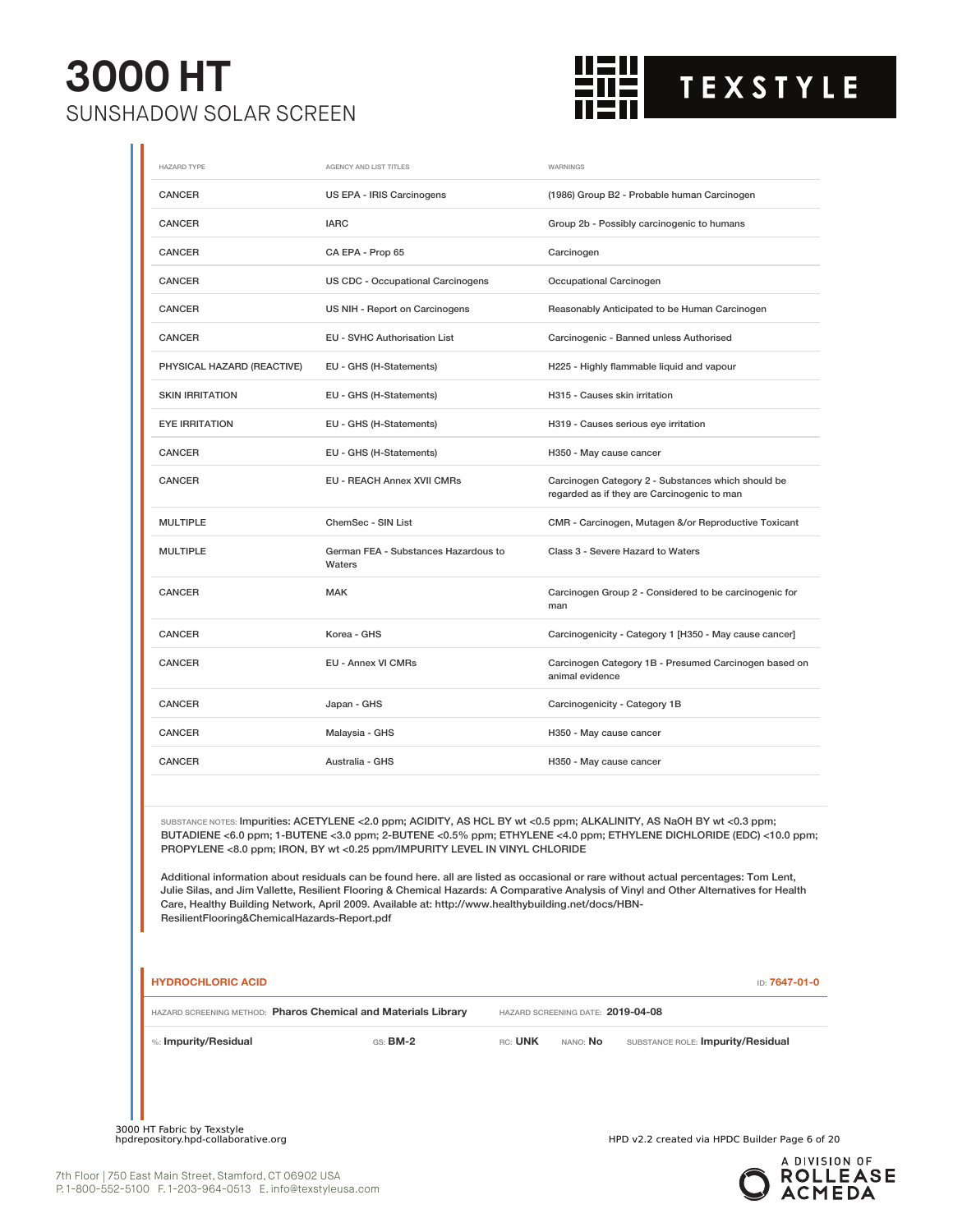

| <b>RESPIRATORY</b>                                                                                         |                                                                                                                                                                                                                                                                                                                                                                                                                                                                                                                                                                                                                                                                                                                   |         |                                      |                                                |               |
|------------------------------------------------------------------------------------------------------------|-------------------------------------------------------------------------------------------------------------------------------------------------------------------------------------------------------------------------------------------------------------------------------------------------------------------------------------------------------------------------------------------------------------------------------------------------------------------------------------------------------------------------------------------------------------------------------------------------------------------------------------------------------------------------------------------------------------------|---------|--------------------------------------|------------------------------------------------|---------------|
|                                                                                                            | AOEC - Asthmagens                                                                                                                                                                                                                                                                                                                                                                                                                                                                                                                                                                                                                                                                                                 |         |                                      | Asthmagen (Rr) - irritant-induced              |               |
| <b>SKIN IRRITATION</b>                                                                                     | EU - GHS (H-Statements)                                                                                                                                                                                                                                                                                                                                                                                                                                                                                                                                                                                                                                                                                           |         |                                      | H314 - Causes severe skin burns and eye damage |               |
| <b>MAMMALIAN</b>                                                                                           | EU - GHS (H-Statements)                                                                                                                                                                                                                                                                                                                                                                                                                                                                                                                                                                                                                                                                                           |         | H331 - Toxic if inhaled              |                                                |               |
| <b>MAMMALIAN</b>                                                                                           | US EPA - EPCRA Extremely Hazardous<br><b>Substances</b>                                                                                                                                                                                                                                                                                                                                                                                                                                                                                                                                                                                                                                                           |         |                                      | <b>Extremely Hazardous Substances</b>          |               |
| ResilientFlooring&ChemicalHazards-Report.pdf                                                               | SUBSTANCE NOTES: Impurities: ACETYLENE <2.0 ppm; ACIDITY, AS HCL BY wt <0.5 ppm; ALKALINITY, AS NaOH BY wt <0.3 ppm;<br>BUTADIENE <6.0 ppm; 1-BUTENE <3.0 ppm; 2-BUTENE <0.5% ppm; ETHYLENE <4.0 ppm; ETHYLENE DICHLORIDE (EDC) <10.0 ppm;<br>PROPYLENE <8.0 ppm; IRON, BY wt <0.25 ppm/IMPURITY LEVEL IN VINYL CHLORIDE<br>Additional information about residuals can be found here. all are listed as occasional or rare without actual percentages: Tom Lent,<br>Julie Silas, and Jim Vallette, Resilient Flooring & Chemical Hazards: A Comparative Analysis of Vinyl and Other Alternatives for Health<br>Care, Healthy Building Network, April 2009. Available at: http://www.healthybuilding.net/docs/HBN- |         |                                      |                                                |               |
| <b>IRON</b>                                                                                                |                                                                                                                                                                                                                                                                                                                                                                                                                                                                                                                                                                                                                                                                                                                   |         |                                      |                                                | ID: 7439-89-6 |
| HAZARD SCREENING METHOD: Pharos Chemical and Materials Library                                             |                                                                                                                                                                                                                                                                                                                                                                                                                                                                                                                                                                                                                                                                                                                   |         | HAZARD SCREENING DATE: 2019-04-08    |                                                |               |
| %: Impurity/Residual                                                                                       | $GS: LT-P1$                                                                                                                                                                                                                                                                                                                                                                                                                                                                                                                                                                                                                                                                                                       | RC: UNK | NANO: No                             | SUBSTANCE ROLE: Impurity/Residual              |               |
| <b>HAZARD TYPE</b>                                                                                         | AGENCY AND LIST TITLES                                                                                                                                                                                                                                                                                                                                                                                                                                                                                                                                                                                                                                                                                            |         | WARNINGS                             |                                                |               |
| <b>ENDOCRINE</b>                                                                                           | <b>TEDX</b> - Potential Endocrine Disruptors                                                                                                                                                                                                                                                                                                                                                                                                                                                                                                                                                                                                                                                                      |         | <b>Potential Endocrine Disruptor</b> |                                                |               |
| ResilientFlooring&ChemicalHazards-Report.pdf                                                               | SUBSTANCE NOTES: Impurities: ACETYLENE <2.0 ppm; ACIDITY, AS HCL BY wt <0.5 ppm; ALKALINITY, AS NaOH BY wt <0.3 ppm;<br>BUTADIENE <6.0 ppm; 1-BUTENE <3.0 ppm; 2-BUTENE <0.5% ppm; ETHYLENE <4.0 ppm; ETHYLENE DICHLORIDE (EDC) <10.0 ppm;<br>PROPYLENE <8.0 ppm; IRON, BY wt <0.25 ppm/IMPURITY LEVEL IN VINYL CHLORIDE<br>Additional information about residuals can be found here. all are listed as occasional or rare without actual percentages: Tom Lent,<br>Julie Silas, and Jim Vallette, Resilient Flooring & Chemical Hazards: A Comparative Analysis of Vinyl and Other Alternatives for Health<br>Care, Healthy Building Network, April 2009. Available at: http://www.healthybuilding.net/docs/HBN- |         |                                      |                                                |               |
|                                                                                                            |                                                                                                                                                                                                                                                                                                                                                                                                                                                                                                                                                                                                                                                                                                                   |         |                                      |                                                |               |
|                                                                                                            |                                                                                                                                                                                                                                                                                                                                                                                                                                                                                                                                                                                                                                                                                                                   |         |                                      |                                                | in: 115-07-1  |
|                                                                                                            |                                                                                                                                                                                                                                                                                                                                                                                                                                                                                                                                                                                                                                                                                                                   |         | HAZARD SCREENING DATE: 2019-04-08    |                                                |               |
|                                                                                                            | GS: BM-U                                                                                                                                                                                                                                                                                                                                                                                                                                                                                                                                                                                                                                                                                                          | RC: UNK | NANO: No                             | SUBSTANCE ROLE: Impurity/Residual              |               |
| <b>HAZARD TYPE</b>                                                                                         | <b>AGENCY AND LIST TITLES</b>                                                                                                                                                                                                                                                                                                                                                                                                                                                                                                                                                                                                                                                                                     |         | WARNINGS                             |                                                |               |
| PHYSICAL HAZARD (REACTIVE)                                                                                 | EU - GHS (H-Statements)                                                                                                                                                                                                                                                                                                                                                                                                                                                                                                                                                                                                                                                                                           |         |                                      | H220 - Extremely flammable gas                 |               |
| <b>ENDOCRINE</b>                                                                                           | <b>TEDX - Potential Endocrine Disruptors</b>                                                                                                                                                                                                                                                                                                                                                                                                                                                                                                                                                                                                                                                                      |         | <b>Potential Endocrine Disruptor</b> |                                                |               |
| <b>PROPYLENE</b><br>HAZARD SCREENING METHOD: Pharos Chemical and Materials Library<br>%: Impurity/Residual |                                                                                                                                                                                                                                                                                                                                                                                                                                                                                                                                                                                                                                                                                                                   |         |                                      |                                                |               |

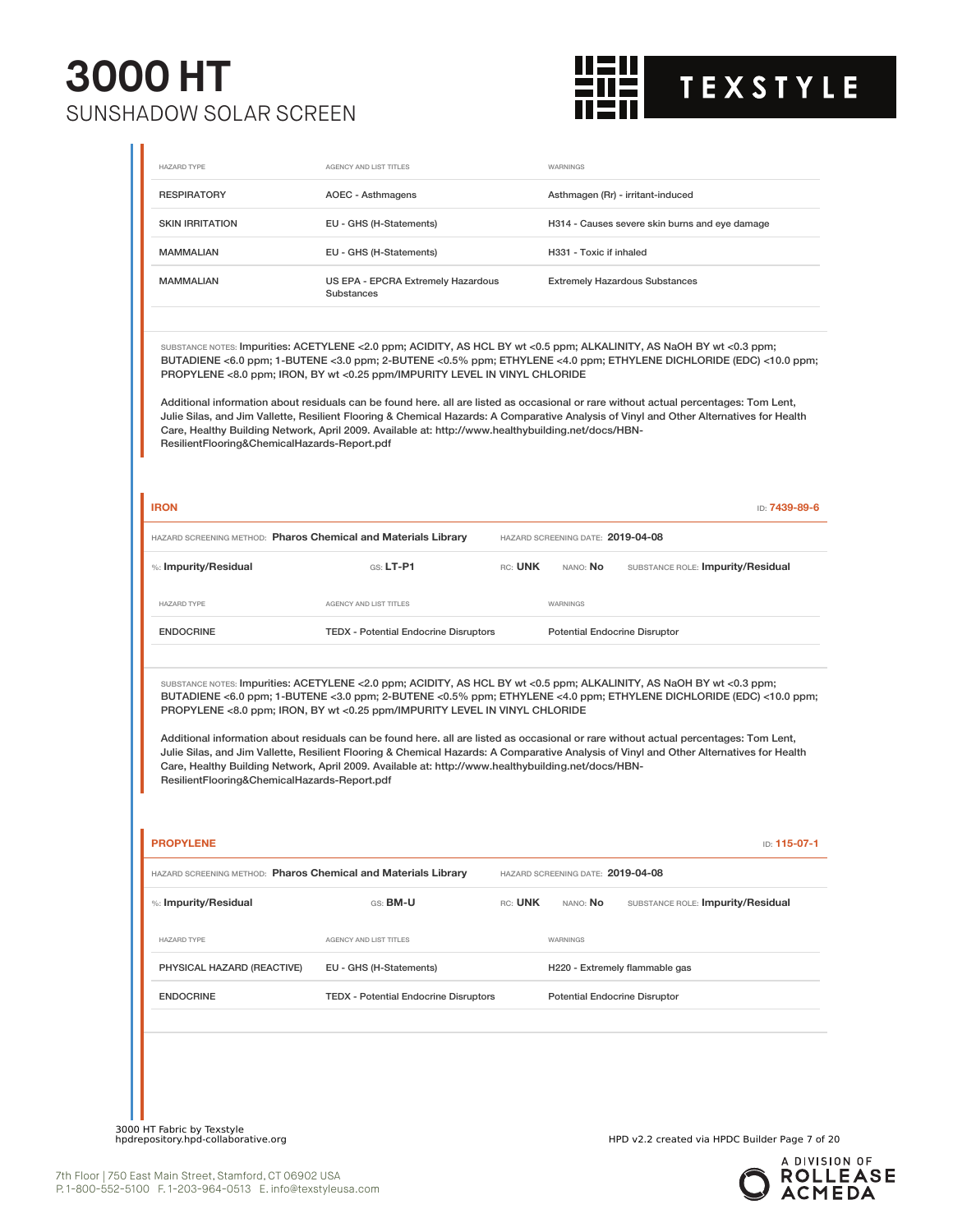

SUBSTANCE NOTES: Impurities: ACETYLENE <2.0 ppm; ACIDITY, AS HCL BY wt <0.5 ppm; ALKALINITY, AS NaOH BY wt <0.3 ppm; BUTADIENE <6.0 ppm; 1-BUTENE <3.0 ppm; 2-BUTENE <0.5% ppm; ETHYLENE <4.0 ppm; ETHYLENE DICHLORIDE (EDC) <10.0 ppm; PROPYLENE <8.0 ppm; IRON, BY wt <0.25 ppm/IMPURITY LEVEL IN VINYL CHLORIDE

Additional information about residuals can be found here. all are listed as occasional or rare without actual percentages: Tom Lent, Julie Silas, and Jim Vallette, Resilient Flooring & Chemical Hazards: A Comparative Analysis of Vinyl and Other Alternatives for Health Care, Healthy Building Network, April 2009. Available at: http://www.healthybuilding.net/docs/HBN-ResilientFlooring&ChemicalHazards-Report.pdf

#### **SODIUM HYDROXIDE** ID: **1310-73-2**

| HAZARD SCREENING METHOD: Pharos Chemical and Materials Library |                         |         | HAZARD SCREENING DATE: 2019-04-08 |                                                |
|----------------------------------------------------------------|-------------------------|---------|-----------------------------------|------------------------------------------------|
| %: Impurity/Residual                                           | $GS: LT-PI$             | RC: UNK | NANO: <b>No</b>                   | SUBSTANCE ROLE: Impurity/Residual              |
| HAZARD TYPE                                                    | AGENCY AND LIST TITLES  |         | WARNINGS                          |                                                |
| <b>SKIN IRRITATION</b>                                         | EU - GHS (H-Statements) |         |                                   | H314 - Causes severe skin burns and eye damage |
| PHYSICAL HAZARD (REACTIVE)                                     | Korea - GHS             |         |                                   | H290 - May be corrosive to metals              |

SUBSTANCE NOTES: Impurities: ACETYLENE <2.0 ppm; ACIDITY, AS HCL BY wt <0.5 ppm; ALKALINITY, AS NaOH BY wt <0.3 ppm; BUTADIENE <6.0 ppm; 1-BUTENE <3.0 ppm; 2-BUTENE <0.5% ppm; ETHYLENE <4.0 ppm; ETHYLENE DICHLORIDE (EDC) <10.0 ppm; PROPYLENE <8.0 ppm; IRON, BY wt <0.25 ppm/IMPURITY LEVEL IN VINYL CHLORIDE

Additional information about residuals can be found here. all are listed as occasional or rare without actual percentages: Tom Lent, Julie Silas, and Jim Vallette, Resilient Flooring & Chemical Hazards: A Comparative Analysis of Vinyl and Other Alternatives for Health Care, Healthy Building Network, April 2009. Available at: http://www.healthybuilding.net/docs/HBN-ResilientFlooring&ChemicalHazards-Report.pdf

| <b>POLYETHYLENE TEPHTHALATE</b> | $\%$ : 10.0000 - 30.0000                 |                                   |
|---------------------------------|------------------------------------------|-----------------------------------|
| PRODUCT THRESHOLD: 100 ppm      | RESIDUALS AND IMPURITIES CONSIDERED: Yes | MATERIAL TYPE: Polymeric Material |

RESIDUALS AND IMPURITIES NOTES: Residuals and impurities were considered using the toxnet database. For more information about this database see RESIDUALS AND IMPURITIES SCREENING NOTES.

|                      | HAZARD SCREENING METHOD: Pharos Chemical and Materials Library |          | HAZARD SCREENING DATE: 2019-04-08 |                                                |
|----------------------|----------------------------------------------------------------|----------|-----------------------------------|------------------------------------------------|
| %: 10,0000 - 30,0000 | GS: LT-UNK                                                     | RC: UNK  | nano: <b>No</b>                   | SUBSTANCE ROLE: Adhesive                       |
| <b>HAZARD TYPE</b>   | <b>AGENCY AND LIST TITLES</b>                                  | WARNINGS |                                   |                                                |
| None found           |                                                                |          |                                   | No warnings found on HPD Priority Hazard Lists |
|                      |                                                                |          |                                   |                                                |
|                      |                                                                |          |                                   |                                                |
|                      |                                                                |          |                                   |                                                |

7th Floor | 750 East Main Street, Stamford, CT 06902 USA P. 1-800-552-5100 F. 1-203-964-0513 E. info@texstyleusa.com

300

OTHER MATERIAL NOTES:

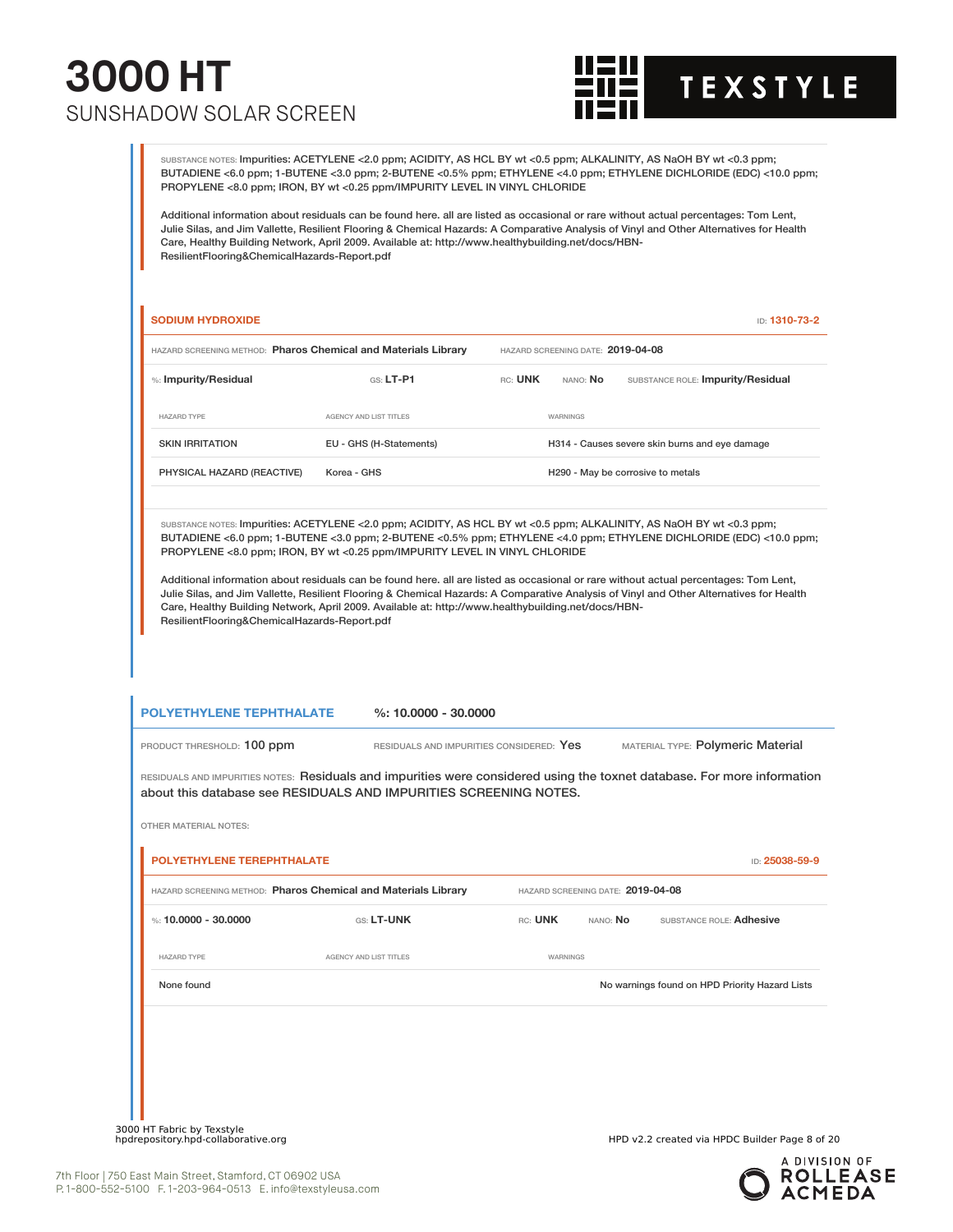

SUBSTANCE NOTES: Impurity 1, Antimony trioxide: "The prepolymer can also be formed by transesterification (B) of dimethyl terephthalate with ethylene glycol, forming methanol as a by-product (Scheirs and Long, 2003). Oxides of e.g. zinc or manganese are commonly added to catalyze the first reaction, and antimony (III) oxide is most commonly used to catalyze the second step reaction (Ravve, 2000; Stevens, 1999)." (Lithner 2011)

"Residual molecular antimony (Sb) catalyst materials can migrate into food or water and be a potential contaminant from PET packaging materials. Sb was established as a catalyst of choice because it has some favorable properties, e.g. it gives bright, shiny polymers. There are two other main catalysts for PET: germanium oxide and titanium compounds (Thiele 2001)." http://www.ncbi.nlm.nih.gov/pmc/articles/PMC3613973/

"Antimony trioxide is the preferred polycondensation catalyst for the production of PET."

"The Sb concentration of commercialized PET resin ranges between 190 and 300 µg g-1." http://www.scielo.br/scielo.php? script=sci\_arttext&pid=S0103-50532014000400009

Impurity 2, Manganese oxide: "Oxides of e.g. zinc or manganese are commonly added to catalyze the first reaction, and antimony (III) oxide is most commonly used to catalyze the second step reaction (Ravve, 2000; Stevens, 1999)." (Lithner 2011)

Impurity 3, Nitrogen: In the DMT process, "Vapor from the top of the methanol column is sent to a cold water (or refrigerated) condenser, where the condensate returns to the methanol column, and noncondensable are purged with nitrogen before being emitted to the atmosphere."

http://www.epa.gov/ttn/chief/ap42/ch06/final/c06s06-2.pdf

impurity 4, Zinc Oxide: "The prepolymer can also be formed by transesterification (B) of dimethyl terephthalate with ethylene glycol, forming methanol as a by-product (Scheirs and Long, 2003). Oxides of e.g. zinc or manganese are commonly added to catalyse the first reaction, and antimony (III) oxide is most commonly used to catalyse the second step reaction (Ravve, 2000; Stevens, 1999)." (Lithner 2011)

| <b>ANTIMONY TRIOXIDE</b>                                       |                                |         |                                   | ID: 1309-64-4                                          |
|----------------------------------------------------------------|--------------------------------|---------|-----------------------------------|--------------------------------------------------------|
| HAZARD SCREENING METHOD: Pharos Chemical and Materials Library |                                |         | HAZARD SCREENING DATE: 2019-04-08 |                                                        |
| %: Impurity/Residual                                           | $GS:$ BM-1                     | RC: UNK | NANO: No                          | SUBSTANCE ROLE: Impurity/Residual                      |
| <b>HAZARD TYPE</b>                                             | AGENCY AND LIST TITLES         |         | WARNINGS                          |                                                        |
| CANCER                                                         | <b>IARC</b>                    |         |                                   | Group 2b - Possibly carcinogenic to humans             |
| CANCER                                                         | CA EPA - Prop 65               |         | Carcinogen                        |                                                        |
| CANCER                                                         | US NIH - Report on Carcinogens |         |                                   | Reasonably Anticipated to be Human Carcinogen          |
| CANCER                                                         | EU - GHS (H-Statements)        |         |                                   | H351 - Suspected of causing cancer                     |
| <b>MULTIPLE</b>                                                | ChemSec - SIN List             |         |                                   | CMR - Carcinogen, Mutagen &/or Reproductive Toxicant   |
| CANCER                                                         | <b>MAK</b>                     |         | man                               | Carcinogen Group 2 - Considered to be carcinogenic for |
| CANCER                                                         | GHS - Japan                    |         |                                   | Carcinogenicity - Category 1B [H350]                   |
|                                                                |                                |         |                                   |                                                        |

SUBSTANCE NOTES: "The prepolymer can also be formed by transesterification (B) of dimethyl terephthalate with ethylene glycol, forming methanol as a by-product (Scheirs and Long, 2003). Oxides of e.g. zinc or manganese are commonly added to catalyze the first reaction, and antimony (III) oxide is most commonly used to catalyze the second step reaction (Ravve, 2000; Stevens, 1999)." (Lithner 2011)

"Residual molecular antimony (Sb) catalyst materials can migrate into food or water and be a potential contaminant from PET packaging materials. Sb was established as a catalyst of choice because it has some favorable properties, e.g. it gives bright, shiny polymers. There are two other main catalysts for PET: germanium oxide and titanium compounds (Thiele 2001)." http://www.ncbi.nlm.nih.gov/pmc/articles/PMC3613973/

"Antimony trioxide is the preferred polycondensation catalyst for the production of PET." "The Sb concentration of commercialized PET resin ranges between 190 and 300 µg g-1." http://www.scielo.br/scielo.php?script=sci\_arttext&pid=S0103-50532014000400009

#### **MANGANESE OXIDE** ID: **1317-34-6**

HAZARD SCREENING METHOD: **Pharos Chemical and Materials Library** HAZARD SCREENING DATE: **2019-04-08**

3000 HT Fabric by Texstyle

HPD v2.2 created via HPDC Builder Page 9 of 20

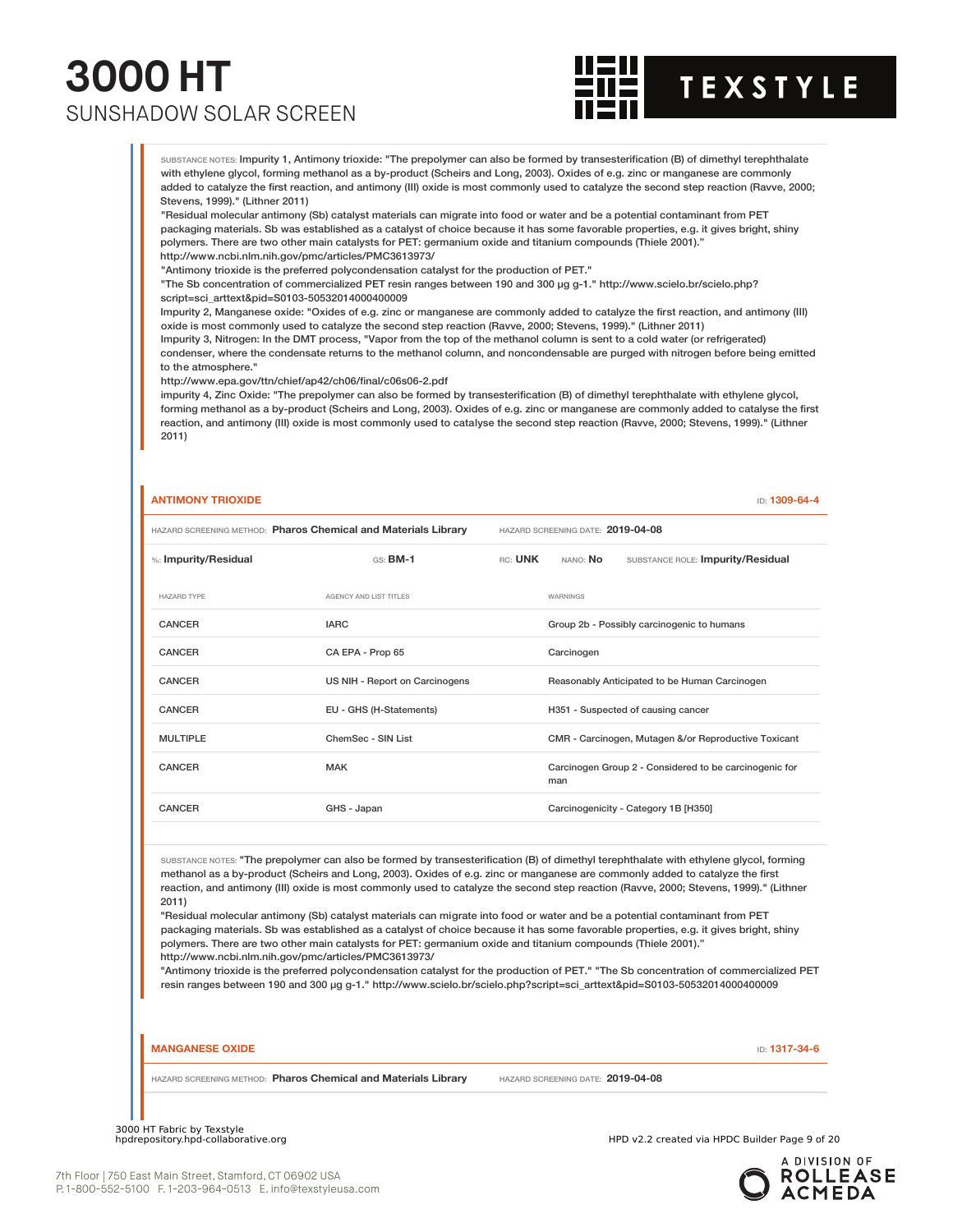

|                                                                |                                                                                                                              |         | NANO: No                             |                                                                                                                                                                                                                                                                                 |
|----------------------------------------------------------------|------------------------------------------------------------------------------------------------------------------------------|---------|--------------------------------------|---------------------------------------------------------------------------------------------------------------------------------------------------------------------------------------------------------------------------------------------------------------------------------|
| <b>HAZARD TYPE</b>                                             | <b>AGENCY AND LIST TITLES</b>                                                                                                |         | WARNINGS                             |                                                                                                                                                                                                                                                                                 |
| <b>REPRODUCTIVE</b>                                            | GHS - Japan                                                                                                                  |         |                                      | Toxic to reproduction - Category 1B [H360]                                                                                                                                                                                                                                      |
|                                                                | commonly used to catalyze the second step reaction (Ravve, 2000; Stevens, 1999)." (Lithner 2011)                             |         |                                      | SUBSTANCE NOTES: "Oxides of e.g. zinc or manganese are commonly added to catalyze the first reaction, and antimony (III) oxide is most                                                                                                                                          |
| <b>NITROGEN</b>                                                |                                                                                                                              |         |                                      | ID: 7727-37-9                                                                                                                                                                                                                                                                   |
|                                                                | HAZARD SCREENING METHOD: Pharos Chemical and Materials Library                                                               |         | HAZARD SCREENING DATE: 2019-04-08    |                                                                                                                                                                                                                                                                                 |
| %: Impurity/Residual                                           | GS: NoGS                                                                                                                     | RC: UNK | NANO: No                             | SUBSTANCE ROLE: Impurity/Residual                                                                                                                                                                                                                                               |
| <b>HAZARD TYPE</b>                                             | AGENCY AND LIST TITLES                                                                                                       |         | <b>WARNINGS</b>                      |                                                                                                                                                                                                                                                                                 |
| None found                                                     |                                                                                                                              |         |                                      | No warnings found on HPD Priority Hazard Lists                                                                                                                                                                                                                                  |
| atmosphere."                                                   | http://www.epa.gov/ttn/chief/ap42/ch06/final/c06s06-2.pdf                                                                    |         |                                      |                                                                                                                                                                                                                                                                                 |
| <b>ZINC OXIDE</b>                                              | HAZARD SCREENING METHOD: Pharos Chemical and Materials Library                                                               |         | HAZARD SCREENING DATE: 2019-04-08    | ID: 1314-13-2                                                                                                                                                                                                                                                                   |
| %: Impurity/Residual                                           | $GS:$ BM-1                                                                                                                   | RC: UNK | NANO: No                             | SUBSTANCE ROLE: Impurity/Residual                                                                                                                                                                                                                                               |
|                                                                | AGENCY AND LIST TITLES                                                                                                       |         | WARNINGS                             |                                                                                                                                                                                                                                                                                 |
|                                                                | <b>AOEC - Asthmagens</b>                                                                                                     |         |                                      | Asthmagen (Rs) - sensitizer-induced                                                                                                                                                                                                                                             |
|                                                                | EU - GHS (H-Statements)                                                                                                      |         |                                      | H400 - Very toxic to aquatic life                                                                                                                                                                                                                                               |
|                                                                | EU - GHS (H-Statements)                                                                                                      |         |                                      | H410 - Very toxic to aquatic life with long lasting effects                                                                                                                                                                                                                     |
| <b>RESPIRATORY</b><br><b>CHRON AQUATIC</b><br><b>ENDOCRINE</b> | <b>TEDX</b> - Potential Endocrine Disruptors                                                                                 |         | <b>Potential Endocrine Disruptor</b> |                                                                                                                                                                                                                                                                                 |
| <b>HAZARD TYPE</b><br><b>ACUTE AQUATIC</b><br><b>MULTIPLE</b>  | German FEA - Substances Hazardous to<br>Waters                                                                               |         | Class 2 - Hazard to Waters           |                                                                                                                                                                                                                                                                                 |
| 2011)                                                          | methanol as a by-product (Scheirs and Long, 2003). Oxides of e.g. zinc or manganese are commonly added to catalyze the first |         |                                      | SUBSTANCE NOTES: "The prepolymer can also be formed by transesterification (B) of dimethyl terephthalate with ethylene glycol, forming<br>reaction, and antimony (III) oxide is most commonly used to catalyze the second step reaction (Ravve, 2000; Stevens, 1999)." (Lithner |
| <b>PLASTICIZER</b>                                             | $%: 10.0000 - 20.0000$                                                                                                       |         |                                      |                                                                                                                                                                                                                                                                                 |

3000 HT Fabric by Texstyle<br>hpdrepository.hpd-collaborative.org

HPD v2.2 created via HPDC Builder Page 10 of 20

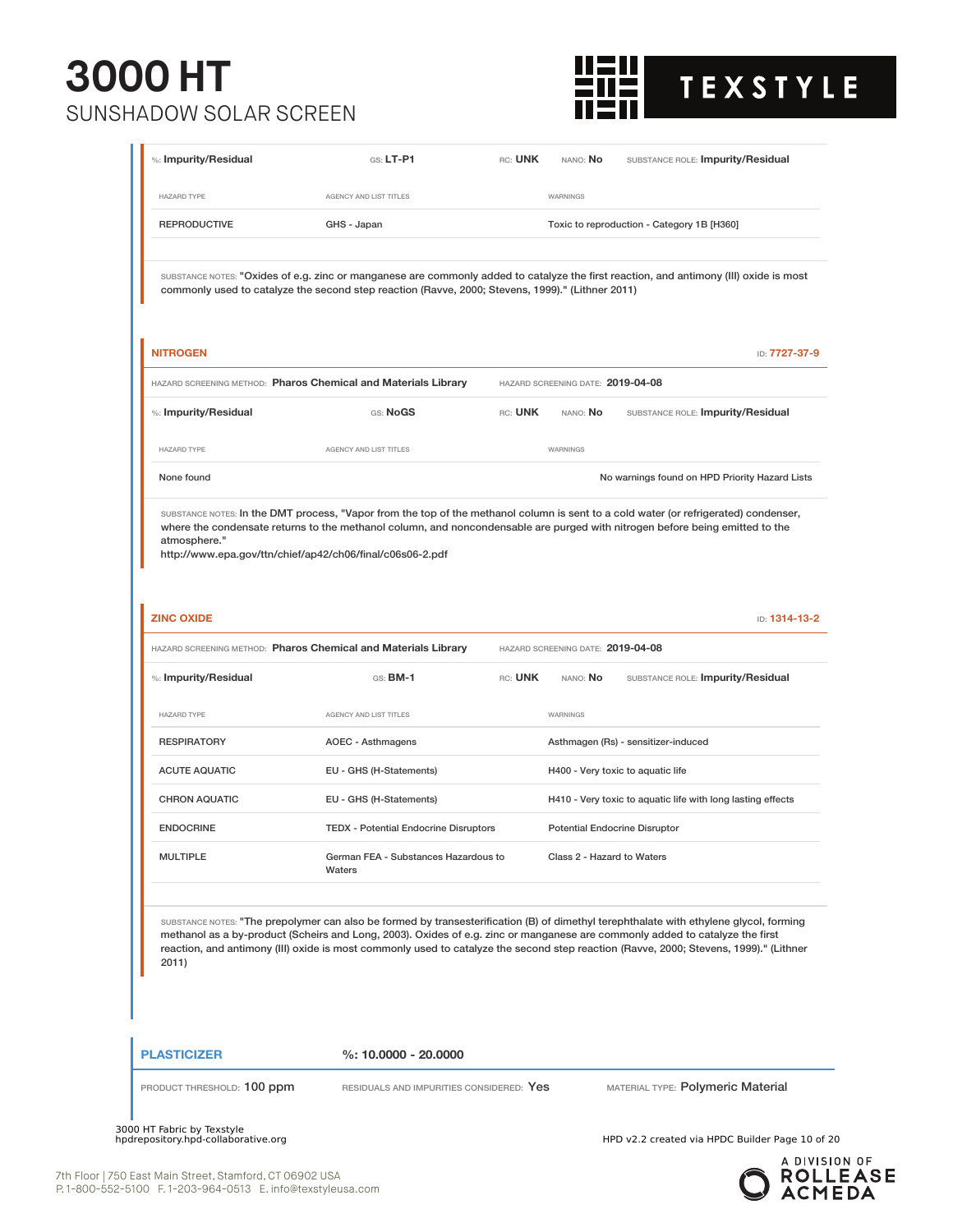

RESIDUALS AND IMPURITIES NOTES: Residuals and impurities were considered using the toxnet database. For more information about this database see RESIDUALS AND IMPURITIES SCREENING NOTES.

|                                                        | HAZARD SCREENING METHOD: Pharos Chemical and Materials Library                                                                                                                                                                                                                                                                      |         | HAZARD SCREENING DATE: 2019-04-08 |                                                |
|--------------------------------------------------------|-------------------------------------------------------------------------------------------------------------------------------------------------------------------------------------------------------------------------------------------------------------------------------------------------------------------------------------|---------|-----------------------------------|------------------------------------------------|
| %: 10.0000 - 20.0000                                   | GS: <b>BM-3</b>                                                                                                                                                                                                                                                                                                                     | RC: UNK | nano: <b>No</b>                   | SUBSTANCE ROLE: Plasticizer                    |
| <b>HAZARD TYPE</b>                                     | AGENCY AND LIST TITLES                                                                                                                                                                                                                                                                                                              |         | WARNINGS                          |                                                |
| None found                                             |                                                                                                                                                                                                                                                                                                                                     |         |                                   | No warnings found on HPD Priority Hazard Lists |
|                                                        | SUBSTANCE NOTES: "DEHT is a clear liquid at room temperature and is manufactured at >98% purity. Minor impurities (present at <2%)<br>include 2-ethylhexyl methyl terephthalate (CAS Registry No.: 63468-13-3)." (SIDS)                                                                                                             |         |                                   |                                                |
| 2-ETHYLHEXYL METHYL TEREPHTHALATE                      |                                                                                                                                                                                                                                                                                                                                     |         |                                   | ID: 63468-13-3                                 |
|                                                        | HAZARD SCREENING METHOD: Pharos Chemical and Materials Library                                                                                                                                                                                                                                                                      |         | HAZARD SCREENING DATE: 2019-04-08 |                                                |
| %: Impurity/Residual                                   | GS: NoGS                                                                                                                                                                                                                                                                                                                            | RC: UNK | NANO: No                          | SUBSTANCE ROLE: Impurity/Residual              |
|                                                        |                                                                                                                                                                                                                                                                                                                                     |         |                                   |                                                |
| <b>HAZARD TYPE</b>                                     | AGENCY AND LIST TITLES                                                                                                                                                                                                                                                                                                              |         | WARNINGS                          |                                                |
| None found                                             | SUBSTANCE NOTES: "DEHT is a clear liquid at room temperature and is manufactured at >98% purity. Minor impurities (present at <2%)<br>include 2-ethylhexyl methyl terephthalate (CAS Registry No.: 63468-13-3)." (SIDS)                                                                                                             |         |                                   | No warnings found on HPD Priority Hazard Lists |
|                                                        | $%: 5.0000 - 20.0000$                                                                                                                                                                                                                                                                                                               |         |                                   |                                                |
| <b>CALCIUM CARBONATE</b><br>PRODUCT THRESHOLD: 100 ppm | RESIDUALS AND IMPURITIES CONSIDERED: Yes                                                                                                                                                                                                                                                                                            |         |                                   | MATERIAL TYPE: Geologically Derived Material   |
|                                                        | RESIDUALS AND IMPURITIES NOTES: Residuals and impurities were considered using the toxnet database. For more information<br>about this database see RESIDUALS AND IMPURITIES SCREENING NOTES.                                                                                                                                       |         |                                   |                                                |
|                                                        | OTHER MATERIAL NOTES: Impurity Notes: Ideally, the secondary crushing step should reduce the ore to the point where<br>mineral impurities are liberated, typically <100 um, without producing an excess of fines. The material may then be<br>beneficiated through a mineral flotation process in which impurities are floated out. |         |                                   |                                                |
|                                                        |                                                                                                                                                                                                                                                                                                                                     |         |                                   |                                                |
|                                                        |                                                                                                                                                                                                                                                                                                                                     |         |                                   |                                                |
|                                                        |                                                                                                                                                                                                                                                                                                                                     |         |                                   |                                                |
|                                                        |                                                                                                                                                                                                                                                                                                                                     |         |                                   |                                                |

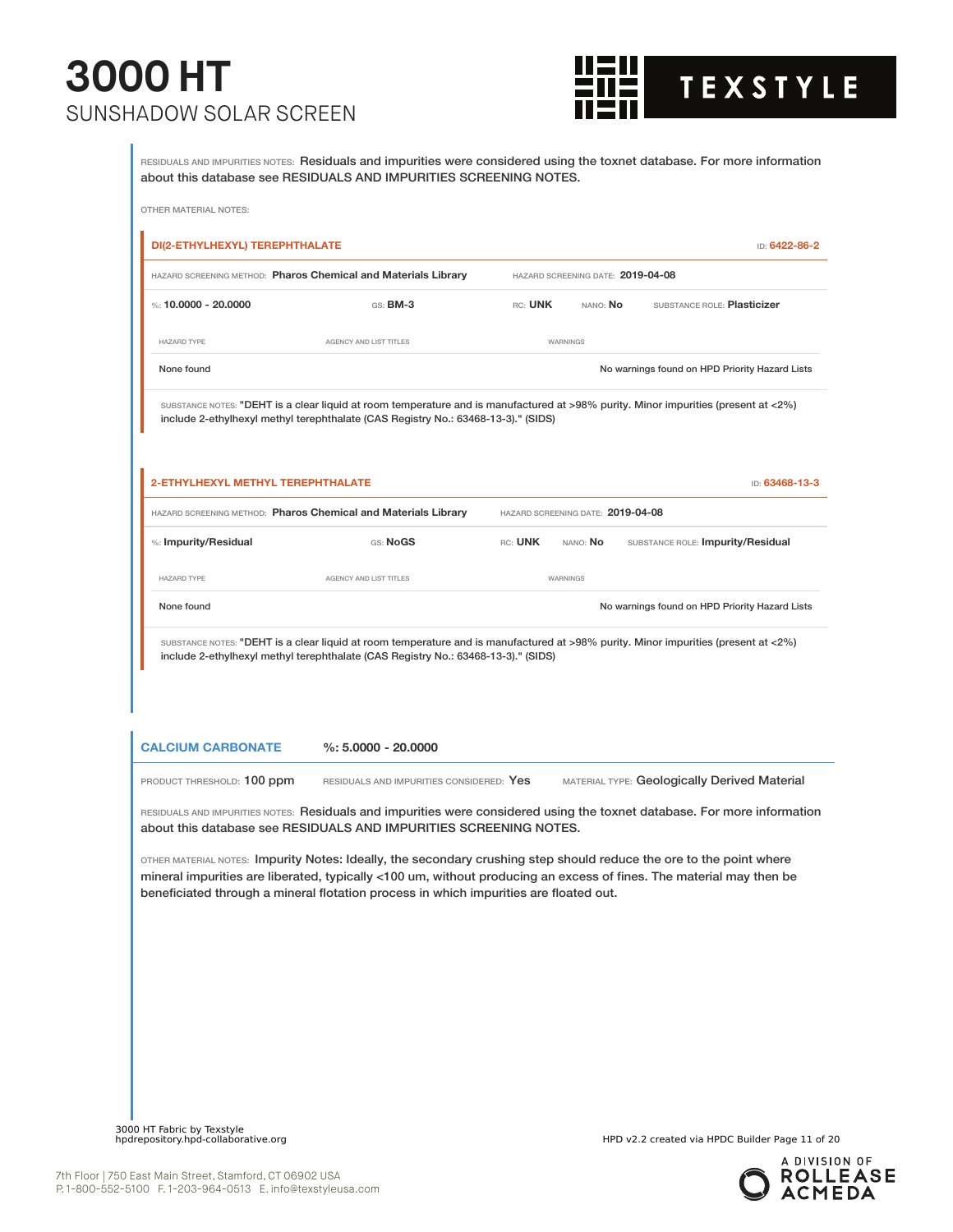

|                                                       | HAZARD SCREENING METHOD: Pharos Chemical and Materials Library                                                                                                                                                                                                                                                                                                         |                 | HAZARD SCREENING DATE: 2019-04-08    |                                                                                                         |                |
|-------------------------------------------------------|------------------------------------------------------------------------------------------------------------------------------------------------------------------------------------------------------------------------------------------------------------------------------------------------------------------------------------------------------------------------|-----------------|--------------------------------------|---------------------------------------------------------------------------------------------------------|----------------|
| %: $5,0000 - 20,0000$                                 | GS: BM-3                                                                                                                                                                                                                                                                                                                                                               | RC: UNK         | NANO: No                             | SUBSTANCE ROLE: Filler                                                                                  |                |
| <b>HAZARD TYPE</b>                                    | AGENCY AND LIST TITLES                                                                                                                                                                                                                                                                                                                                                 | WARNINGS        |                                      |                                                                                                         |                |
| None found                                            |                                                                                                                                                                                                                                                                                                                                                                        |                 |                                      | No warnings found on HPD Priority Hazard Lists                                                          |                |
| impurities are floated out.                           | SUBSTANCE NOTES: Ideally, the secondary crushing step should reduce the ore to the point where mineral impurities are liberated, typically<br><100 um, without producing an excess of fines. The material may then be beneficiated through a mineral flotation process in which                                                                                        |                 |                                      |                                                                                                         |                |
| <b>TITANIUM DIOXIDE</b>                               | $%: 1.0000 - 10.0000$                                                                                                                                                                                                                                                                                                                                                  |                 |                                      |                                                                                                         |                |
|                                                       |                                                                                                                                                                                                                                                                                                                                                                        |                 |                                      |                                                                                                         |                |
|                                                       | RESIDUALS AND IMPURITIES CONSIDERED: Yes<br>RESIDUALS AND IMPURITIES NOTES: Residuals and impurities were considered using the toxnet database. For more information<br>about this database see RESIDUALS AND IMPURITIES SCREENING NOTES.<br>OTHER MATERIAL NOTES: Impurity Notes: Relatively pure titanium oxide hydrate (TiO(OH)2 or TiO2 dihydrate) is precipitated |                 |                                      | MATERIAL TYPE: Geologically Derived Material                                                            |                |
|                                                       | by hydrolysis of this titanyl sulfate solution. Impurities are largely removed in further purification stages.                                                                                                                                                                                                                                                         |                 |                                      |                                                                                                         |                |
| PRODUCT THRESHOLD: 100 ppm<br><b>TITANIUM DIOXIDE</b> | HAZARD SCREENING METHOD: Pharos Chemical and Materials Library                                                                                                                                                                                                                                                                                                         |                 | HAZARD SCREENING DATE: 2019-04-08    |                                                                                                         | ID: 13463-67-7 |
| %: $1.0000 - 10.0000$                                 | $GS: LT-1$                                                                                                                                                                                                                                                                                                                                                             | RC: UNK         | NANO: No                             | SUBSTANCE ROLE: Pigment                                                                                 |                |
| <b>HAZARD TYPE</b>                                    | <b>AGENCY AND LIST TITLES</b>                                                                                                                                                                                                                                                                                                                                          | <b>WARNINGS</b> |                                      |                                                                                                         |                |
| CANCER                                                | US CDC - Occupational Carcinogens                                                                                                                                                                                                                                                                                                                                      |                 | Occupational Carcinogen              |                                                                                                         |                |
| CANCER                                                | CA EPA - Prop 65                                                                                                                                                                                                                                                                                                                                                       |                 |                                      | Carcinogen - specific to chemical form or exposure route                                                |                |
| <b>CANCER</b>                                         | <b>IARC</b>                                                                                                                                                                                                                                                                                                                                                            |                 | occupational sources                 | Group 2B - Possibly carcinogenic to humans - inhaled from                                               |                |
| <b>ENDOCRINE</b>                                      | <b>TEDX</b> - Potential Endocrine Disruptors                                                                                                                                                                                                                                                                                                                           |                 | <b>Potential Endocrine Disruptor</b> |                                                                                                         |                |
| <b>CANCER</b>                                         | <b>MAK</b>                                                                                                                                                                                                                                                                                                                                                             |                 |                                      | Carcinogen Group 3A - Evidence of carcinogenic effects<br>but not sufficient to establish MAK/BAT value |                |

3000 HT Fabric by Texstyle

HPD v2.2 created via HPDC Builder Page 12 of 20

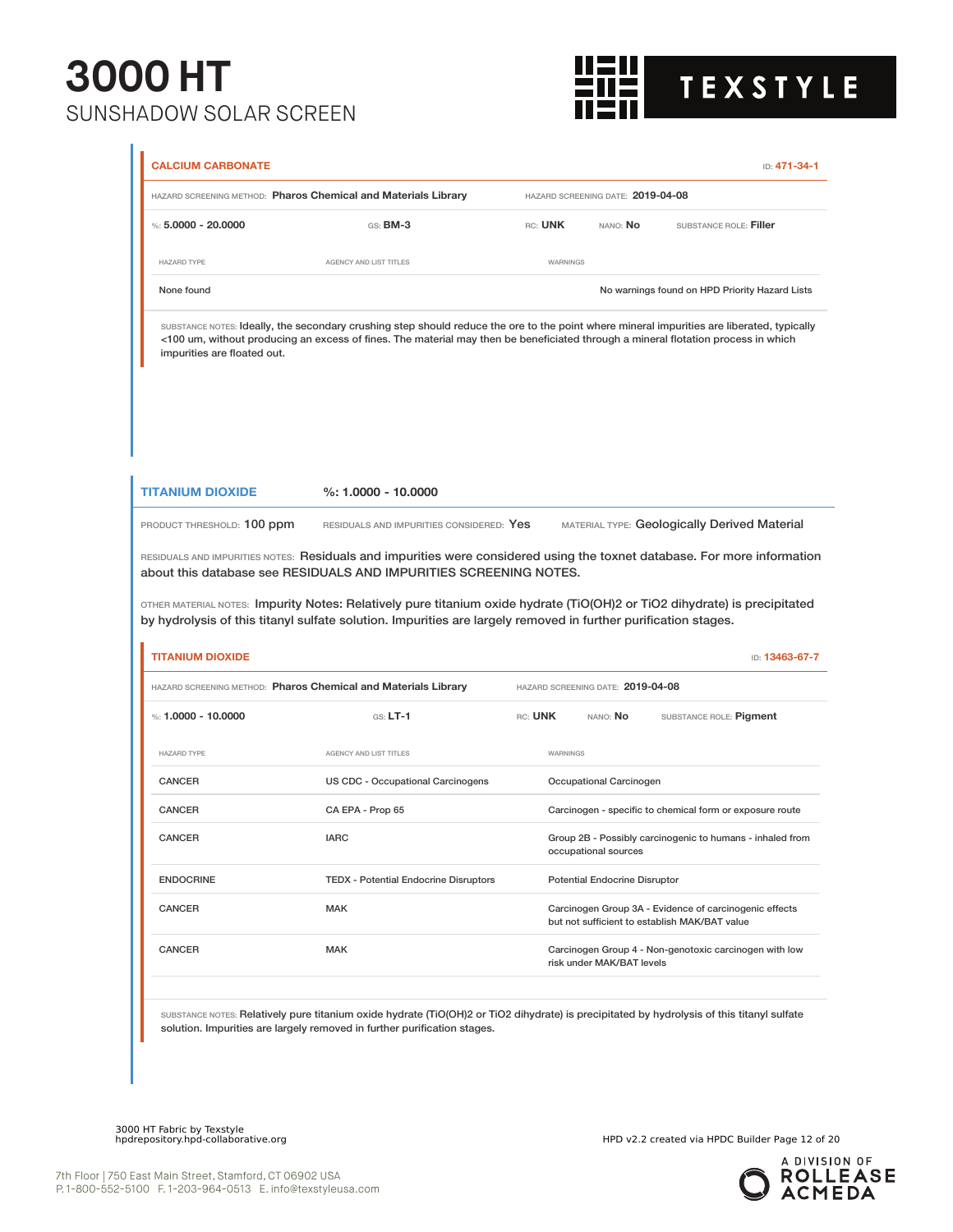

| PRODUCT THRESHOLD: 100 ppm<br>RESIDUALS AND IMPURITIES CONSIDERED: Yes<br>MATERIAL TYPE: Polymeric Material<br>RESIDUALS AND IMPURITIES NOTES: Residuals and impurities were considered using the toxnet database. For more information<br>about this database see RESIDUALS AND IMPURITIES SCREENING NOTES.<br>OTHER MATERIAL NOTES:<br><b>OCTADECANOIC ACID, ZINC SALT</b><br>ID: 557-05-1<br>HAZARD SCREENING METHOD: Pharos Chemical and Materials Library<br>HAZARD SCREENING DATE: 2019-04-08<br>%: $0.5000 - 5.0000$<br>GS: LT-UNK<br>SUBSTANCE ROLE: Heat or UV stabilizer<br>RC: UNK<br>NANO: No<br><b>HAZARD TYPE</b><br>AGENCY AND LIST TITLES<br>WARNINGS<br>None found<br>No warnings found on HPD Priority Hazard Lists<br><b>SUBSTANCE NOTES:</b><br><b>ANTIMONY OXIDE</b><br>$%: 0.5000 - 5.0000$<br>MATERIAL TYPE: Polymeric Material<br>PRODUCT THRESHOLD: 100 ppm<br>RESIDUALS AND IMPURITIES CONSIDERED: Yes<br>RESIDUALS AND IMPURITIES NOTES: Residuals and impurities were considered using the toxnet database. For more information<br>about this database see RESIDUALS AND IMPURITIES SCREENING NOTES.<br>OTHER MATERIAL NOTES: Trace impurities such as arsenic, copper, iron, lead, and nickel. All are below the threshold level.<br><b>ANTIMONY OXIDE (ANTIMONY TRIOXIDE)</b><br>ID: 1309-64-4<br>HAZARD SCREENING METHOD: Pharos Chemical and Materials Library<br>HAZARD SCREENING DATE: 2019-04-08<br>%: $0.5000 - 5.0000$<br>RC: UNK<br>SUBSTANCE ROLE: Flame retardant<br>$GS:$ BM-1<br>NANO: No<br>AGENCY AND LIST TITLES<br><b>HAZARD TYPE</b><br><b>WARNINGS</b><br>CANCER<br><b>IARC</b><br>Group 2b - Possibly carcinogenic to humans<br><b>CANCER</b><br>CA EPA - Prop 65<br>Carcinogen<br><b>CHRON AQUATIC</b><br>EU - GHS (H-Statements)<br>H411 - Toxic to aquatic life with long lasting effects<br>CANCER<br>EU - GHS (H-Statements)<br>H351 - Suspected of causing cancer<br><b>MULTIPLE</b><br>ChemSec - SIN List<br>CMR - Carcinogen, Mutagen &/or Reproductive Toxicant<br>CANCER<br>MAK<br>Carcinogen Group 2 - Considered to be carcinogenic for<br>man<br>CANCER<br>Japan - GHS<br>Carcinogenicity - Category 1B<br>SUBSTANCE NOTES: Trace impurities such as arsenic, copper, iron, lead, and nickel. | <b>ZINC STEARATE</b> | $\%: 0.5000 - 5.0000$ |  |  |
|--------------------------------------------------------------------------------------------------------------------------------------------------------------------------------------------------------------------------------------------------------------------------------------------------------------------------------------------------------------------------------------------------------------------------------------------------------------------------------------------------------------------------------------------------------------------------------------------------------------------------------------------------------------------------------------------------------------------------------------------------------------------------------------------------------------------------------------------------------------------------------------------------------------------------------------------------------------------------------------------------------------------------------------------------------------------------------------------------------------------------------------------------------------------------------------------------------------------------------------------------------------------------------------------------------------------------------------------------------------------------------------------------------------------------------------------------------------------------------------------------------------------------------------------------------------------------------------------------------------------------------------------------------------------------------------------------------------------------------------------------------------------------------------------------------------------------------------------------------------------------------------------------------------------------------------------------------------------------------------------------------------------------------------------------------------------------------------------------------------------------------------------------------------------------------------------------------------------------------------------------------------|----------------------|-----------------------|--|--|
|                                                                                                                                                                                                                                                                                                                                                                                                                                                                                                                                                                                                                                                                                                                                                                                                                                                                                                                                                                                                                                                                                                                                                                                                                                                                                                                                                                                                                                                                                                                                                                                                                                                                                                                                                                                                                                                                                                                                                                                                                                                                                                                                                                                                                                                              |                      |                       |  |  |
|                                                                                                                                                                                                                                                                                                                                                                                                                                                                                                                                                                                                                                                                                                                                                                                                                                                                                                                                                                                                                                                                                                                                                                                                                                                                                                                                                                                                                                                                                                                                                                                                                                                                                                                                                                                                                                                                                                                                                                                                                                                                                                                                                                                                                                                              |                      |                       |  |  |
|                                                                                                                                                                                                                                                                                                                                                                                                                                                                                                                                                                                                                                                                                                                                                                                                                                                                                                                                                                                                                                                                                                                                                                                                                                                                                                                                                                                                                                                                                                                                                                                                                                                                                                                                                                                                                                                                                                                                                                                                                                                                                                                                                                                                                                                              |                      |                       |  |  |
|                                                                                                                                                                                                                                                                                                                                                                                                                                                                                                                                                                                                                                                                                                                                                                                                                                                                                                                                                                                                                                                                                                                                                                                                                                                                                                                                                                                                                                                                                                                                                                                                                                                                                                                                                                                                                                                                                                                                                                                                                                                                                                                                                                                                                                                              |                      |                       |  |  |
|                                                                                                                                                                                                                                                                                                                                                                                                                                                                                                                                                                                                                                                                                                                                                                                                                                                                                                                                                                                                                                                                                                                                                                                                                                                                                                                                                                                                                                                                                                                                                                                                                                                                                                                                                                                                                                                                                                                                                                                                                                                                                                                                                                                                                                                              |                      |                       |  |  |
|                                                                                                                                                                                                                                                                                                                                                                                                                                                                                                                                                                                                                                                                                                                                                                                                                                                                                                                                                                                                                                                                                                                                                                                                                                                                                                                                                                                                                                                                                                                                                                                                                                                                                                                                                                                                                                                                                                                                                                                                                                                                                                                                                                                                                                                              |                      |                       |  |  |
|                                                                                                                                                                                                                                                                                                                                                                                                                                                                                                                                                                                                                                                                                                                                                                                                                                                                                                                                                                                                                                                                                                                                                                                                                                                                                                                                                                                                                                                                                                                                                                                                                                                                                                                                                                                                                                                                                                                                                                                                                                                                                                                                                                                                                                                              |                      |                       |  |  |
|                                                                                                                                                                                                                                                                                                                                                                                                                                                                                                                                                                                                                                                                                                                                                                                                                                                                                                                                                                                                                                                                                                                                                                                                                                                                                                                                                                                                                                                                                                                                                                                                                                                                                                                                                                                                                                                                                                                                                                                                                                                                                                                                                                                                                                                              |                      |                       |  |  |
|                                                                                                                                                                                                                                                                                                                                                                                                                                                                                                                                                                                                                                                                                                                                                                                                                                                                                                                                                                                                                                                                                                                                                                                                                                                                                                                                                                                                                                                                                                                                                                                                                                                                                                                                                                                                                                                                                                                                                                                                                                                                                                                                                                                                                                                              |                      |                       |  |  |
|                                                                                                                                                                                                                                                                                                                                                                                                                                                                                                                                                                                                                                                                                                                                                                                                                                                                                                                                                                                                                                                                                                                                                                                                                                                                                                                                                                                                                                                                                                                                                                                                                                                                                                                                                                                                                                                                                                                                                                                                                                                                                                                                                                                                                                                              |                      |                       |  |  |
|                                                                                                                                                                                                                                                                                                                                                                                                                                                                                                                                                                                                                                                                                                                                                                                                                                                                                                                                                                                                                                                                                                                                                                                                                                                                                                                                                                                                                                                                                                                                                                                                                                                                                                                                                                                                                                                                                                                                                                                                                                                                                                                                                                                                                                                              |                      |                       |  |  |
|                                                                                                                                                                                                                                                                                                                                                                                                                                                                                                                                                                                                                                                                                                                                                                                                                                                                                                                                                                                                                                                                                                                                                                                                                                                                                                                                                                                                                                                                                                                                                                                                                                                                                                                                                                                                                                                                                                                                                                                                                                                                                                                                                                                                                                                              |                      |                       |  |  |
|                                                                                                                                                                                                                                                                                                                                                                                                                                                                                                                                                                                                                                                                                                                                                                                                                                                                                                                                                                                                                                                                                                                                                                                                                                                                                                                                                                                                                                                                                                                                                                                                                                                                                                                                                                                                                                                                                                                                                                                                                                                                                                                                                                                                                                                              |                      |                       |  |  |
|                                                                                                                                                                                                                                                                                                                                                                                                                                                                                                                                                                                                                                                                                                                                                                                                                                                                                                                                                                                                                                                                                                                                                                                                                                                                                                                                                                                                                                                                                                                                                                                                                                                                                                                                                                                                                                                                                                                                                                                                                                                                                                                                                                                                                                                              |                      |                       |  |  |
|                                                                                                                                                                                                                                                                                                                                                                                                                                                                                                                                                                                                                                                                                                                                                                                                                                                                                                                                                                                                                                                                                                                                                                                                                                                                                                                                                                                                                                                                                                                                                                                                                                                                                                                                                                                                                                                                                                                                                                                                                                                                                                                                                                                                                                                              |                      |                       |  |  |
|                                                                                                                                                                                                                                                                                                                                                                                                                                                                                                                                                                                                                                                                                                                                                                                                                                                                                                                                                                                                                                                                                                                                                                                                                                                                                                                                                                                                                                                                                                                                                                                                                                                                                                                                                                                                                                                                                                                                                                                                                                                                                                                                                                                                                                                              |                      |                       |  |  |
|                                                                                                                                                                                                                                                                                                                                                                                                                                                                                                                                                                                                                                                                                                                                                                                                                                                                                                                                                                                                                                                                                                                                                                                                                                                                                                                                                                                                                                                                                                                                                                                                                                                                                                                                                                                                                                                                                                                                                                                                                                                                                                                                                                                                                                                              |                      |                       |  |  |
|                                                                                                                                                                                                                                                                                                                                                                                                                                                                                                                                                                                                                                                                                                                                                                                                                                                                                                                                                                                                                                                                                                                                                                                                                                                                                                                                                                                                                                                                                                                                                                                                                                                                                                                                                                                                                                                                                                                                                                                                                                                                                                                                                                                                                                                              |                      |                       |  |  |
|                                                                                                                                                                                                                                                                                                                                                                                                                                                                                                                                                                                                                                                                                                                                                                                                                                                                                                                                                                                                                                                                                                                                                                                                                                                                                                                                                                                                                                                                                                                                                                                                                                                                                                                                                                                                                                                                                                                                                                                                                                                                                                                                                                                                                                                              |                      |                       |  |  |
|                                                                                                                                                                                                                                                                                                                                                                                                                                                                                                                                                                                                                                                                                                                                                                                                                                                                                                                                                                                                                                                                                                                                                                                                                                                                                                                                                                                                                                                                                                                                                                                                                                                                                                                                                                                                                                                                                                                                                                                                                                                                                                                                                                                                                                                              |                      |                       |  |  |
|                                                                                                                                                                                                                                                                                                                                                                                                                                                                                                                                                                                                                                                                                                                                                                                                                                                                                                                                                                                                                                                                                                                                                                                                                                                                                                                                                                                                                                                                                                                                                                                                                                                                                                                                                                                                                                                                                                                                                                                                                                                                                                                                                                                                                                                              |                      |                       |  |  |
|                                                                                                                                                                                                                                                                                                                                                                                                                                                                                                                                                                                                                                                                                                                                                                                                                                                                                                                                                                                                                                                                                                                                                                                                                                                                                                                                                                                                                                                                                                                                                                                                                                                                                                                                                                                                                                                                                                                                                                                                                                                                                                                                                                                                                                                              |                      |                       |  |  |
|                                                                                                                                                                                                                                                                                                                                                                                                                                                                                                                                                                                                                                                                                                                                                                                                                                                                                                                                                                                                                                                                                                                                                                                                                                                                                                                                                                                                                                                                                                                                                                                                                                                                                                                                                                                                                                                                                                                                                                                                                                                                                                                                                                                                                                                              |                      |                       |  |  |
|                                                                                                                                                                                                                                                                                                                                                                                                                                                                                                                                                                                                                                                                                                                                                                                                                                                                                                                                                                                                                                                                                                                                                                                                                                                                                                                                                                                                                                                                                                                                                                                                                                                                                                                                                                                                                                                                                                                                                                                                                                                                                                                                                                                                                                                              |                      |                       |  |  |
|                                                                                                                                                                                                                                                                                                                                                                                                                                                                                                                                                                                                                                                                                                                                                                                                                                                                                                                                                                                                                                                                                                                                                                                                                                                                                                                                                                                                                                                                                                                                                                                                                                                                                                                                                                                                                                                                                                                                                                                                                                                                                                                                                                                                                                                              |                      |                       |  |  |
|                                                                                                                                                                                                                                                                                                                                                                                                                                                                                                                                                                                                                                                                                                                                                                                                                                                                                                                                                                                                                                                                                                                                                                                                                                                                                                                                                                                                                                                                                                                                                                                                                                                                                                                                                                                                                                                                                                                                                                                                                                                                                                                                                                                                                                                              |                      |                       |  |  |
|                                                                                                                                                                                                                                                                                                                                                                                                                                                                                                                                                                                                                                                                                                                                                                                                                                                                                                                                                                                                                                                                                                                                                                                                                                                                                                                                                                                                                                                                                                                                                                                                                                                                                                                                                                                                                                                                                                                                                                                                                                                                                                                                                                                                                                                              |                      |                       |  |  |
|                                                                                                                                                                                                                                                                                                                                                                                                                                                                                                                                                                                                                                                                                                                                                                                                                                                                                                                                                                                                                                                                                                                                                                                                                                                                                                                                                                                                                                                                                                                                                                                                                                                                                                                                                                                                                                                                                                                                                                                                                                                                                                                                                                                                                                                              |                      |                       |  |  |
|                                                                                                                                                                                                                                                                                                                                                                                                                                                                                                                                                                                                                                                                                                                                                                                                                                                                                                                                                                                                                                                                                                                                                                                                                                                                                                                                                                                                                                                                                                                                                                                                                                                                                                                                                                                                                                                                                                                                                                                                                                                                                                                                                                                                                                                              |                      |                       |  |  |
|                                                                                                                                                                                                                                                                                                                                                                                                                                                                                                                                                                                                                                                                                                                                                                                                                                                                                                                                                                                                                                                                                                                                                                                                                                                                                                                                                                                                                                                                                                                                                                                                                                                                                                                                                                                                                                                                                                                                                                                                                                                                                                                                                                                                                                                              |                      |                       |  |  |
|                                                                                                                                                                                                                                                                                                                                                                                                                                                                                                                                                                                                                                                                                                                                                                                                                                                                                                                                                                                                                                                                                                                                                                                                                                                                                                                                                                                                                                                                                                                                                                                                                                                                                                                                                                                                                                                                                                                                                                                                                                                                                                                                                                                                                                                              |                      |                       |  |  |
|                                                                                                                                                                                                                                                                                                                                                                                                                                                                                                                                                                                                                                                                                                                                                                                                                                                                                                                                                                                                                                                                                                                                                                                                                                                                                                                                                                                                                                                                                                                                                                                                                                                                                                                                                                                                                                                                                                                                                                                                                                                                                                                                                                                                                                                              |                      |                       |  |  |
|                                                                                                                                                                                                                                                                                                                                                                                                                                                                                                                                                                                                                                                                                                                                                                                                                                                                                                                                                                                                                                                                                                                                                                                                                                                                                                                                                                                                                                                                                                                                                                                                                                                                                                                                                                                                                                                                                                                                                                                                                                                                                                                                                                                                                                                              |                      |                       |  |  |
|                                                                                                                                                                                                                                                                                                                                                                                                                                                                                                                                                                                                                                                                                                                                                                                                                                                                                                                                                                                                                                                                                                                                                                                                                                                                                                                                                                                                                                                                                                                                                                                                                                                                                                                                                                                                                                                                                                                                                                                                                                                                                                                                                                                                                                                              |                      |                       |  |  |
|                                                                                                                                                                                                                                                                                                                                                                                                                                                                                                                                                                                                                                                                                                                                                                                                                                                                                                                                                                                                                                                                                                                                                                                                                                                                                                                                                                                                                                                                                                                                                                                                                                                                                                                                                                                                                                                                                                                                                                                                                                                                                                                                                                                                                                                              |                      |                       |  |  |

3000 HT Fabric by Texstyle<br>hpdrepository.hpd-collaborative.org

HPD v2.2 created via HPDC Builder Page 13 of 20



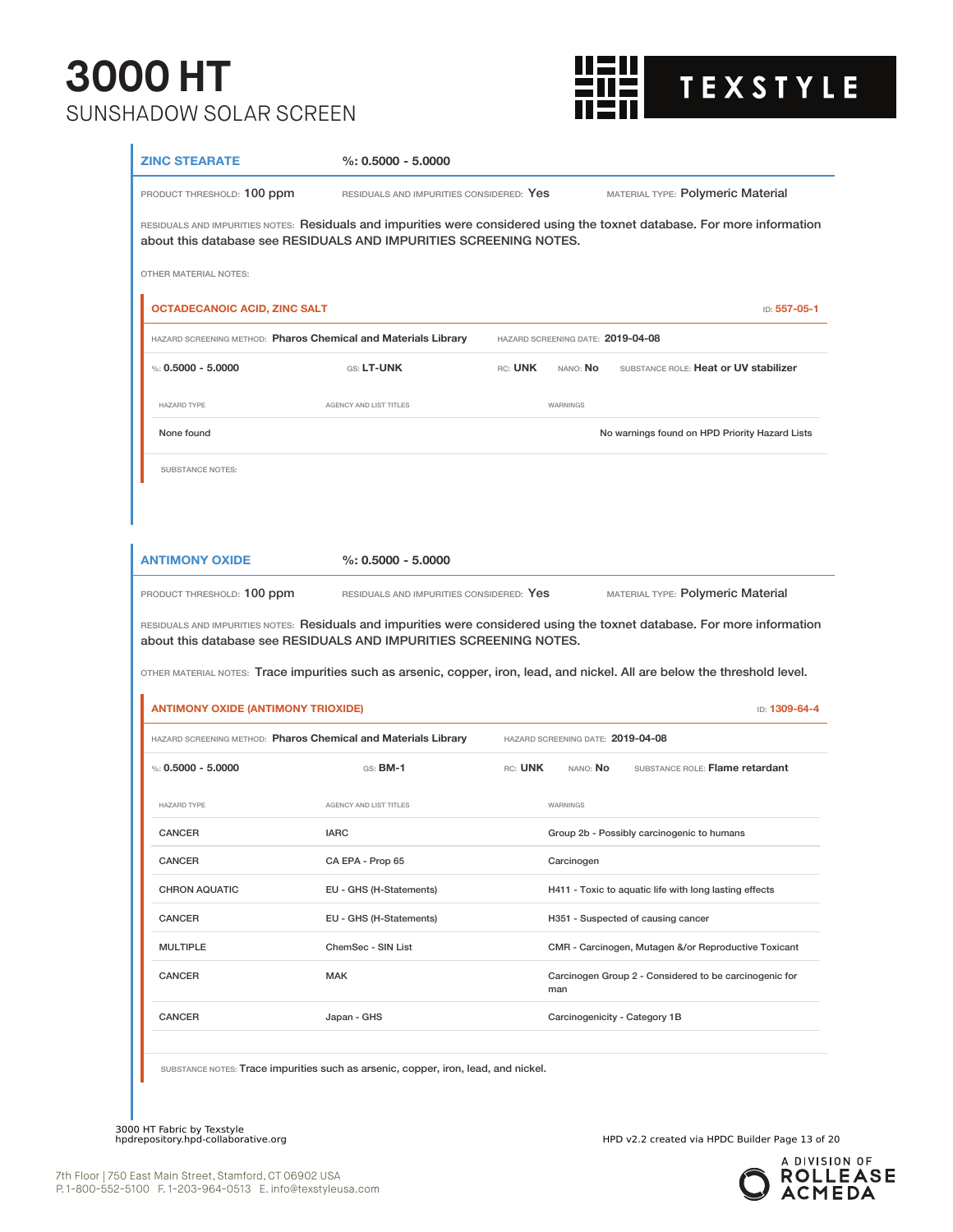

| <b>ANTIMONY, ELEMENTAL</b> |                                                                                                                                                                                                                                                                      |         |                                   |                                                                                                                                   |
|----------------------------|----------------------------------------------------------------------------------------------------------------------------------------------------------------------------------------------------------------------------------------------------------------------|---------|-----------------------------------|-----------------------------------------------------------------------------------------------------------------------------------|
|                            | HAZARD SCREENING METHOD: Pharos Chemical and Materials Library                                                                                                                                                                                                       |         | HAZARD SCREENING DATE: 2019-04-08 |                                                                                                                                   |
| %: Impurity/Residual       | $GS: LT-1$                                                                                                                                                                                                                                                           | RC: UNK | NANO: No                          | SUBSTANCE ROLE: Impurity/Residual                                                                                                 |
| <b>HAZARD TYPE</b>         | AGENCY AND LIST TITLES                                                                                                                                                                                                                                               |         | WARNINGS                          |                                                                                                                                   |
| <b>CHRON AQUATIC</b>       | EU - GHS (H-Statements)                                                                                                                                                                                                                                              |         |                                   | H411 - Toxic to aquatic life with long lasting effects                                                                            |
| CANCER                     | <b>MAK</b>                                                                                                                                                                                                                                                           |         | man                               | Carcinogen Group 2 - Considered to be carcinogenic for                                                                            |
|                            | SUBSTANCE NOTES: "Common methods of preparation include direct combination of metallic antimony with air or oxygen, roasting of<br>antimony trisulfide, and alkaline hydrolysis of an antimony trihalide and subsequent dehydration of the resulting hydrous oxide." |         |                                   | [Kirk-Othmer Encyclopedia of Chemical Technology. 4th ed. Volumes 1: New York, NY. John Wiley and Sons, 1991-Present., p. V3 385] |
| <b>ANTIMONY TRISULFIDE</b> |                                                                                                                                                                                                                                                                      |         |                                   | ID: 1345-04-6                                                                                                                     |
|                            | HAZARD SCREENING METHOD: Pharos Chemical and Materials Library                                                                                                                                                                                                       |         | HAZARD SCREENING DATE: 2019-04-08 |                                                                                                                                   |
| %: Impurity/Residual       | $GS: LT-1$                                                                                                                                                                                                                                                           | RC: UNK | NANO: No                          | SUBSTANCE ROLE: Impurity/Residual                                                                                                 |
| <b>HAZARD TYPE</b>         | AGENCY AND LIST TITLES                                                                                                                                                                                                                                               |         | <b>WARNINGS</b>                   |                                                                                                                                   |
| <b>CHRON AQUATIC</b>       | EU - GHS (H-Statements)                                                                                                                                                                                                                                              |         |                                   | H411 - Toxic to aquatic life with long lasting effects                                                                            |
| <b>CANCER</b>              | <b>MAK</b>                                                                                                                                                                                                                                                           |         | man                               | Carcinogen Group 2 - Considered to be carcinogenic for                                                                            |
|                            | SUBSTANCE NOTES: "Common methods of preparation include direct combination of metallic antimony with air or oxygen, roasting of<br>antimony trisulfide, and alkaline hydrolysis of an antimony trihalide and subsequent dehydration of the resulting hydrous oxide." |         |                                   | [Kirk-Othmer Encyclopedia of Chemical Technology. 4th ed. Volumes 1: New York, NY. John Wiley and Sons, 1991-Present., p. V3 385] |
| <b>ARSENIC, INORGANIC</b>  |                                                                                                                                                                                                                                                                      |         |                                   | ID: 7440-38-2                                                                                                                     |
|                            | HAZARD SCREENING METHOD: Pharos Chemical and Materials Library                                                                                                                                                                                                       |         | HAZARD SCREENING DATE: 2019-04-08 |                                                                                                                                   |
| %: Impurity/Residual       | $G.S. LT-1$                                                                                                                                                                                                                                                          | RC: UNK | NANO: No                          | SUBSTANCE ROLE: Impurity/Residual                                                                                                 |
|                            |                                                                                                                                                                                                                                                                      |         |                                   |                                                                                                                                   |
|                            |                                                                                                                                                                                                                                                                      |         |                                   |                                                                                                                                   |
|                            |                                                                                                                                                                                                                                                                      |         |                                   |                                                                                                                                   |
|                            |                                                                                                                                                                                                                                                                      |         |                                   |                                                                                                                                   |
|                            |                                                                                                                                                                                                                                                                      |         |                                   |                                                                                                                                   |

3000 HT Fabric by Texstyle<br>hpdrepository.hpd-collaborative.org

HPD v2.2 created via HPDC Builder Page 14 of 20

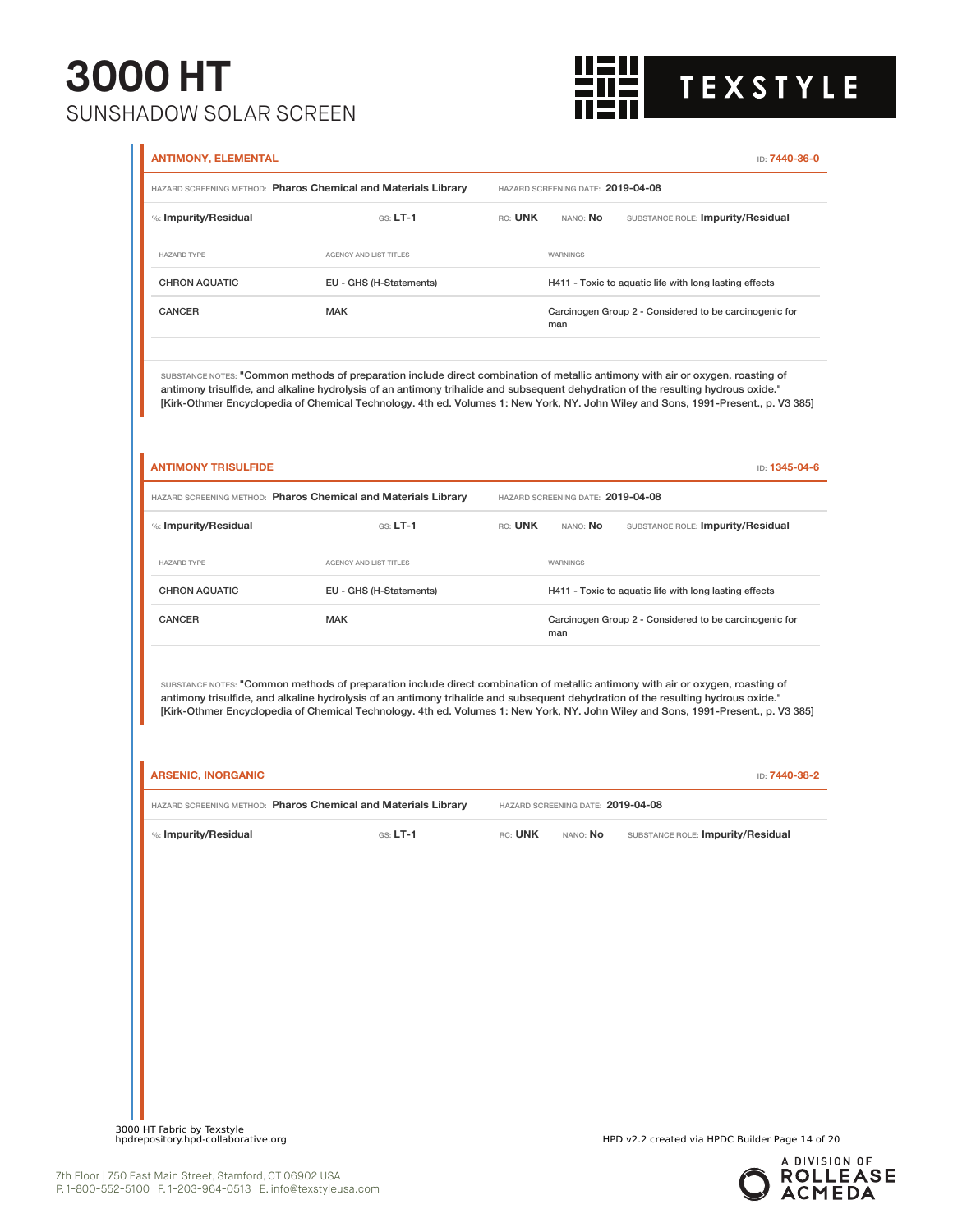

| <b>HAZARD TYPE</b>                | AGENCY AND LIST TITLES                                         |                                                             | WARNINGS                               |                                                             |  |
|-----------------------------------|----------------------------------------------------------------|-------------------------------------------------------------|----------------------------------------|-------------------------------------------------------------|--|
| DEVELOPMENTAL                     | G&L - Neurotoxic Chemicals                                     |                                                             | Developmental Neurotoxicant            |                                                             |  |
| CANCER                            | US EPA - IRIS Carcinogens                                      |                                                             | (1986) Group A - Human Carcinogen      |                                                             |  |
| CANCER                            | <b>IARC</b>                                                    |                                                             |                                        | Group 1 - Agent is Carcinogenic to humans                   |  |
| <b>CANCER</b>                     | CA EPA - Prop 65                                               |                                                             | Carcinogen                             |                                                             |  |
| <b>CANCER</b>                     | US CDC - Occupational Carcinogens                              |                                                             | Occupational Carcinogen                |                                                             |  |
| <b>CANCER</b>                     | US NIH - Report on Carcinogens                                 |                                                             |                                        | Known to be a human Carcinogen                              |  |
| PBT                               | OR DEQ - Priority Persistent Pollutants                        |                                                             | Priority Persistent Pollutant - Tier 1 |                                                             |  |
| <b>ACUTE AQUATIC</b>              | EU - GHS (H-Statements)                                        |                                                             | H400 - Very toxic to aquatic life      |                                                             |  |
| <b>CHRON AQUATIC</b>              | EU - GHS (H-Statements)                                        |                                                             |                                        | H410 - Very toxic to aquatic life with long lasting effects |  |
| <b>MAMMALIAN</b>                  | EU - GHS (H-Statements)                                        |                                                             | H301 - Toxic if swallowed              |                                                             |  |
| <b>MAMMALIAN</b>                  | EU - GHS (H-Statements)                                        |                                                             | H331 - Toxic if inhaled                |                                                             |  |
| <b>ENDOCRINE</b>                  | <b>TEDX - Potential Endocrine Disruptors</b>                   |                                                             | Potential Endocrine Disruptor          |                                                             |  |
| <b>MULTIPLE</b>                   | German FEA - Substances Hazardous to<br>Waters                 | Class 3 - Severe Hazard to Waters                           |                                        |                                                             |  |
| CANCER                            | <b>MAK</b>                                                     | Carcinogen Group 1 - Substances that cause cancer in<br>man |                                        |                                                             |  |
| CANCER                            | Korea - GHS                                                    |                                                             |                                        | Carcinogenicity - Category 1 [H350 - May cause cancer]      |  |
| CANCER                            | New Zealand - GHS                                              |                                                             |                                        | 6.7A - Known or presumed human carcinogens                  |  |
| <b>CANCER</b>                     | Japan - GHS                                                    |                                                             | Carcinogenicity - Category 1A          |                                                             |  |
| <b>GENE MUTATION</b>              | <b>MAK</b>                                                     |                                                             | Germ Cell Mutagen 3a                   |                                                             |  |
| CANCER                            | Australia - GHS                                                |                                                             | H350 - May cause cancer                |                                                             |  |
| SUBSTANCE NOTES:<br><b>COPPER</b> |                                                                |                                                             |                                        | ID: 7440-50-8                                               |  |
|                                   | HAZARD SCREENING METHOD: Pharos Chemical and Materials Library |                                                             | HAZARD SCREENING DATE: 2019-04-08      |                                                             |  |
| %: Impurity/Residual              | GS: LT-UNK                                                     | RC: UNK                                                     | NANO: No                               | SUBSTANCE ROLE: Impurity/Residual                           |  |
| <b>HAZARD TYPE</b>                | AGENCY AND LIST TITLES                                         |                                                             | WARNINGS                               |                                                             |  |
| None found                        |                                                                |                                                             |                                        | No warnings found on HPD Priority Hazard Lists              |  |
|                                   |                                                                |                                                             |                                        |                                                             |  |
| <b>SUBSTANCE NOTES:</b>           |                                                                |                                                             |                                        |                                                             |  |

A DIVISION OF<br>**ROLLEASE**<br>**ACMEDA**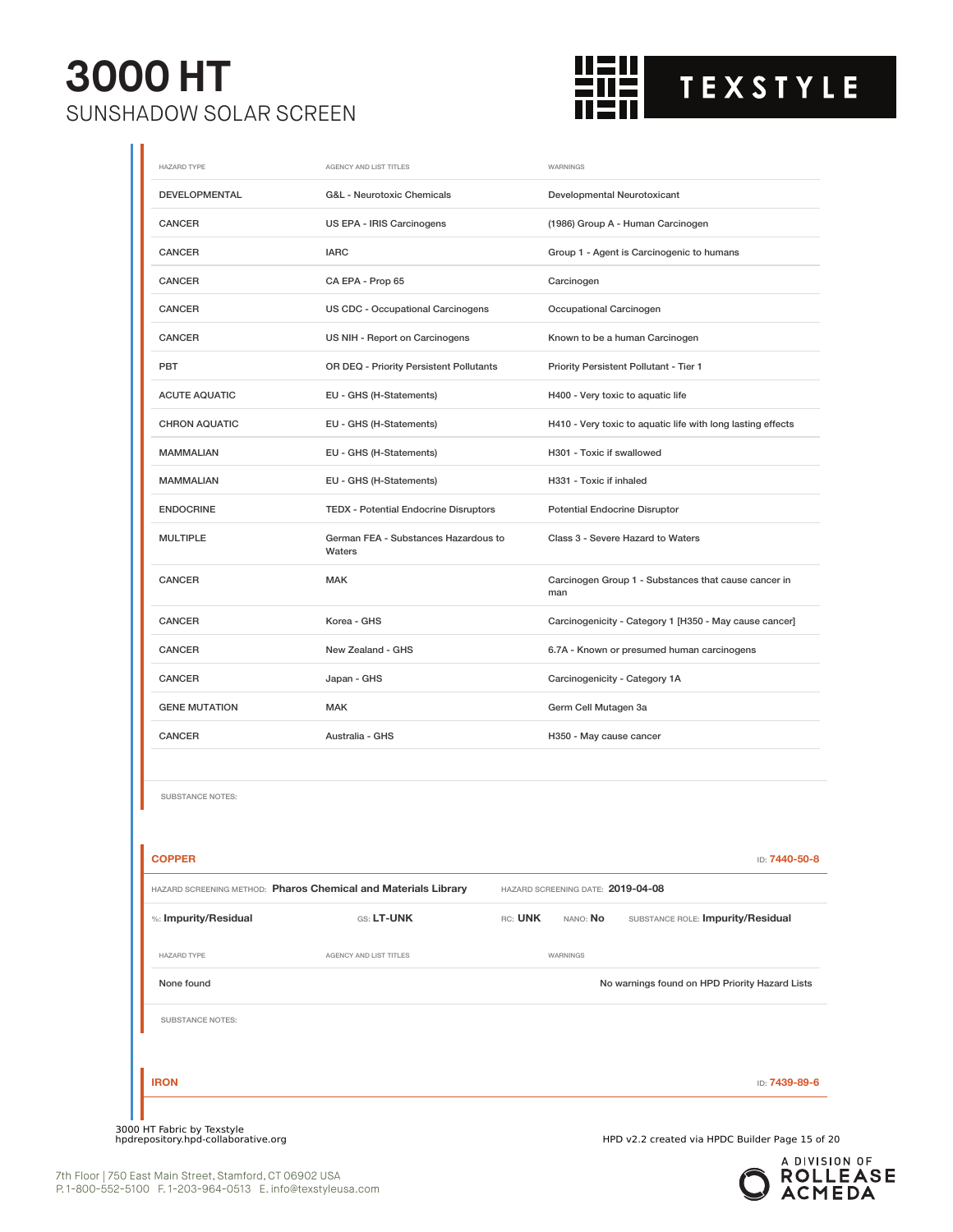

| HAZARD SCREENING METHOD: Pharos Chemical and Materials Library |                                                                | HAZARD SCREENING DATE: 2019-04-08        |                                                               |                                                                                                                      |  |
|----------------------------------------------------------------|----------------------------------------------------------------|------------------------------------------|---------------------------------------------------------------|----------------------------------------------------------------------------------------------------------------------|--|
| %: Impurity/Residual                                           | $GS: LT-P1$                                                    | RC: UNK                                  | NANO: No                                                      | SUBSTANCE ROLE: Impurity/Residual                                                                                    |  |
| <b>HAZARD TYPE</b>                                             | AGENCY AND LIST TITLES                                         |                                          | WARNINGS                                                      |                                                                                                                      |  |
| <b>ENDOCRINE</b>                                               | <b>TEDX</b> - Potential Endocrine Disruptors                   |                                          | <b>Potential Endocrine Disruptor</b>                          |                                                                                                                      |  |
|                                                                |                                                                |                                          |                                                               |                                                                                                                      |  |
| SUBSTANCE NOTES:                                               |                                                                |                                          |                                                               |                                                                                                                      |  |
|                                                                |                                                                |                                          |                                                               |                                                                                                                      |  |
| <b>LEAD</b>                                                    |                                                                |                                          |                                                               | ID: 7439-92-1                                                                                                        |  |
|                                                                | HAZARD SCREENING METHOD: Pharos Chemical and Materials Library |                                          | HAZARD SCREENING DATE: 2019-04-08                             |                                                                                                                      |  |
| %: Impurity/Residual                                           | $GS: LT-1$                                                     | RC: UNK                                  | NANO: No                                                      | SUBSTANCE ROLE: Impurity/Residual                                                                                    |  |
| <b>HAZARD TYPE</b>                                             | AGENCY AND LIST TITLES                                         |                                          | WARNINGS                                                      |                                                                                                                      |  |
| <b>DEVELOPMENTAL</b>                                           | G&L - Neurotoxic Chemicals                                     |                                          | Developmental Neurotoxicant                                   |                                                                                                                      |  |
| <b>CANCER</b>                                                  | US EPA - IRIS Carcinogens                                      |                                          |                                                               | (1986) Group B2 - Probable human Carcinogen                                                                          |  |
| <b>CANCER</b>                                                  | <b>IARC</b>                                                    |                                          |                                                               | Group 2a - Agent is probably Carcinogenic to humans                                                                  |  |
| <b>CANCER</b>                                                  | <b>IARC</b>                                                    |                                          |                                                               | Group 2b - Possibly carcinogenic to humans                                                                           |  |
| <b>CANCER</b>                                                  | CA EPA - Prop 65                                               |                                          |                                                               |                                                                                                                      |  |
| <b>DEVELOPMENTAL</b>                                           | CA EPA - Prop 65                                               |                                          |                                                               | Developmental toxicity                                                                                               |  |
| PBT                                                            | US EPA - Priority PBTs (NWMP)                                  |                                          |                                                               |                                                                                                                      |  |
| PBT                                                            | WA DoE - PBT                                                   |                                          |                                                               |                                                                                                                      |  |
| <b>REPRODUCTIVE</b>                                            | CA EPA - Prop 65                                               |                                          |                                                               | Reproductive Toxicity - Female                                                                                       |  |
| <b>REPRODUCTIVE</b>                                            | CA EPA - Prop 65                                               |                                          | Reproductive Toxicity - Male                                  |                                                                                                                      |  |
| <b>CANCER</b>                                                  | US NIH - Report on Carcinogens                                 |                                          |                                                               | Reasonably Anticipated to be Human Carcinogen                                                                        |  |
| <b>PBT</b>                                                     | US EPA - Toxics Release Inventory PBTs                         |                                          | PBT                                                           |                                                                                                                      |  |
| <b>REPRODUCTIVE</b>                                            | <b>EU - SVHC Authorisation List</b>                            |                                          |                                                               | Toxic to reproduction - Candidate list                                                                               |  |
| PBT                                                            | concern                                                        | OSPAR - Priority PBTs & EDs & equivalent |                                                               | PBT - Chemical for Priority Action                                                                                   |  |
| <b>PBT</b>                                                     |                                                                | OR DEQ - Priority Persistent Pollutants  |                                                               | Priority Persistent Pollutant - Tier 1                                                                               |  |
| DEVELOPMENTAL                                                  | Monographs                                                     | US NIH - Reproductive & Developmental    |                                                               | Clear Evidence of Adverse Effects - Developmental Toxicity                                                           |  |
| <b>REPRODUCTIVE</b>                                            | Monographs                                                     | US NIH - Reproductive & Developmental    |                                                               | Clear Evidence of Adverse Effects - Reproductive Toxicity                                                            |  |
| <b>REPRODUCTIVE</b>                                            | EU - GHS (H-Statements)                                        |                                          | H360FD - May damage fertility. May damage the unborn<br>child |                                                                                                                      |  |
| DEVELOPMENTAL                                                  | EU - GHS (H-Statements)                                        |                                          |                                                               | H362 - May cause harm to breast-fed children                                                                         |  |
| <b>REPRODUCTIVE</b>                                            | <b>EU - REACH Annex XVII CMRs</b>                              |                                          |                                                               | Toxic to Reproduction Category 1 - Substances known to<br>impair fertility or cause Developmental Toxicity in humans |  |

3000 HT Fabric by Texstyle<br>hpdrepository.hpd-collaborative.org

Ш

HPD v2.2 created via HPDC Builder Page 16 of 20

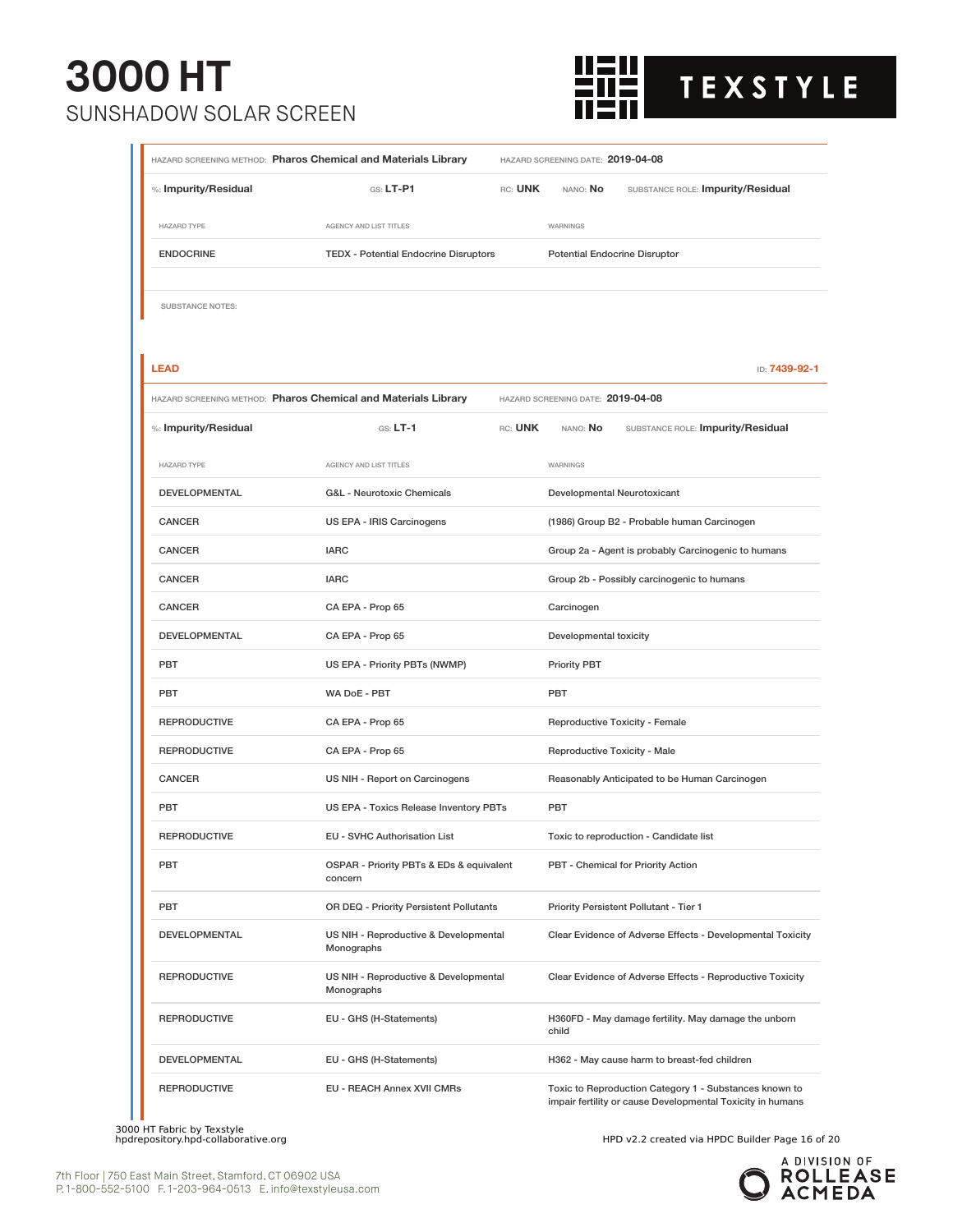

| <b>MULTIPLE</b>          | ChemSec - SIN List                                             |         |                                                                           | CMR - Carcinogen, Mutagen &/or Reproductive Toxicant   |  |
|--------------------------|----------------------------------------------------------------|---------|---------------------------------------------------------------------------|--------------------------------------------------------|--|
| <b>ENDOCRINE</b>         | <b>TEDX - Potential Endocrine Disruptors</b>                   |         | Potential Endocrine Disruptor                                             |                                                        |  |
| <b>CANCER</b>            | <b>MAK</b>                                                     |         | man                                                                       | Carcinogen Group 2 - Considered to be carcinogenic for |  |
| <b>CANCER</b>            | Korea - GHS                                                    |         |                                                                           | Carcinogenicity - Category 1 [H350 - May cause cancer] |  |
| <b>REPRODUCTIVE</b>      | Korea - GHS                                                    |         | fertility or the unborn child]                                            | Reproductive toxicity - Category 1 [H360 - May damage  |  |
| <b>REPRODUCTIVE</b>      | New Zealand - GHS                                              |         | 6.8A - Known or presumed human reproductive or<br>developmental toxicants |                                                        |  |
| <b>REPRODUCTIVE</b>      | Japan - GHS                                                    |         |                                                                           | Toxic to reproduction - Category 1A                    |  |
| <b>GENE MUTATION</b>     | <b>MAK</b>                                                     |         | Germ Cell Mutagen 3a                                                      |                                                        |  |
| <b>REPRODUCTIVE</b>      | EU - Annex VI CMRs                                             |         |                                                                           | Reproductive Toxicity - Category 1A                    |  |
| <b>DEVELOPMENTAL</b>     | Australia - GHS                                                |         | damaging fertility                                                        | H360Df - May damage the unborn child. Suspected of     |  |
| <b>SUBSTANCE NOTES:</b>  |                                                                |         |                                                                           |                                                        |  |
| <b>NICKEL (METALLIC)</b> |                                                                |         |                                                                           | ID: 7440-02-0                                          |  |
|                          | HAZARD SCREENING METHOD: Pharos Chemical and Materials Library |         | HAZARD SCREENING DATE: 2019-04-08                                         |                                                        |  |
| %: Impurity/Residual     | $GS: LT-1$                                                     | RC: UNK | nano: <b>No</b>                                                           | SUBSTANCE ROLE: Impurity/Residual                      |  |
|                          |                                                                |         |                                                                           |                                                        |  |
|                          |                                                                |         |                                                                           |                                                        |  |
|                          |                                                                |         |                                                                           |                                                        |  |
|                          |                                                                |         |                                                                           |                                                        |  |
|                          |                                                                |         |                                                                           |                                                        |  |
|                          |                                                                |         |                                                                           |                                                        |  |
|                          |                                                                |         |                                                                           |                                                        |  |
|                          |                                                                |         |                                                                           |                                                        |  |
|                          |                                                                |         |                                                                           |                                                        |  |
|                          |                                                                |         |                                                                           |                                                        |  |
|                          |                                                                |         |                                                                           |                                                        |  |
|                          |                                                                |         |                                                                           |                                                        |  |
|                          |                                                                |         |                                                                           |                                                        |  |
|                          |                                                                |         |                                                                           |                                                        |  |
|                          |                                                                |         |                                                                           |                                                        |  |
|                          |                                                                |         |                                                                           |                                                        |  |
|                          |                                                                |         |                                                                           |                                                        |  |

3000 HT Fabric by Texstyle<br>hpdrepository.hpd-collaborative.org

HPD v2.2 created via HPDC Builder Page 17 of 20

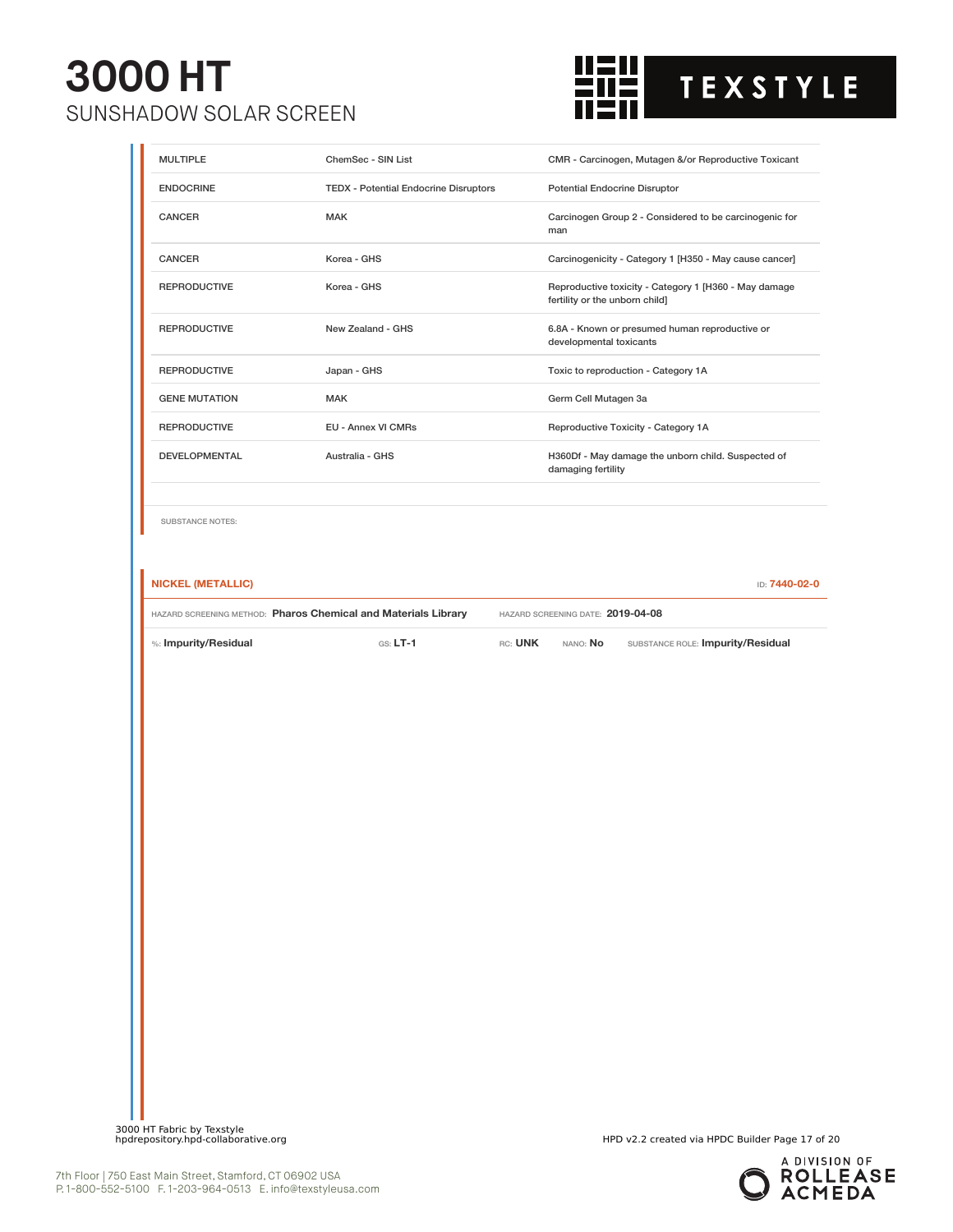

| <b>HAZARD TYPE</b>      | AGENCY AND LIST TITLES                         | WARNINGS                                                                 |
|-------------------------|------------------------------------------------|--------------------------------------------------------------------------|
| <b>RESPIRATORY</b>      | AOEC - Asthmagens                              | Asthmagen (Rs) - sensitizer-induced                                      |
| CANCER                  | <b>IARC</b>                                    | Group 1 - Agent is Carcinogenic to humans                                |
| CANCER                  | <b>IARC</b>                                    | Group 2b - Possibly carcinogenic to humans                               |
| CANCER                  | CA EPA - Prop 65                               | Carcinogen                                                               |
| <b>CANCER</b>           | US CDC - Occupational Carcinogens              | Occupational Carcinogen                                                  |
| CANCER                  | US NIH - Report on Carcinogens                 | Known to be a human Carcinogen                                           |
| <b>CANCER</b>           | US NIH - Report on Carcinogens                 | Reasonably Anticipated to be Human Carcinogen                            |
| <b>SKIN SENSITIZE</b>   | EU - GHS (H-Statements)                        | H317 - May cause an allergic skin reaction                               |
| CANCER                  | EU - GHS (H-Statements)                        | H351 - Suspected of causing cancer                                       |
| <b>ORGAN TOXICANT</b>   | EU - GHS (H-Statements)                        | H372 - Causes damage to organs through prolonged or<br>repeated exposure |
| <b>MULTIPLE</b>         | German FEA - Substances Hazardous to<br>Waters | Class 2 - Hazard to Waters                                               |
| <b>CANCER</b>           | <b>MAK</b>                                     | Carcinogen Group 1 - Substances that cause cancer in<br>man              |
| <b>RESPIRATORY</b>      | <b>MAK</b>                                     | Sensitizing Substance Sah - Danger of airway & skin<br>sensitization     |
| <b>SUBSTANCE NOTES:</b> |                                                |                                                                          |

#### **ZINC PYRITHIONE %: 0.1000 - 1.0000**

PRODUCT THRESHOLD: 100 ppm RESIDUALS AND IMPURITIES CONSIDERED: Yes MATERIAL TYPE: Polymeric Material

RESIDUALS AND IMPURITIES NOTES: Residuals and impurities were considered using the toxnet database. For more information about this database see RESIDUALS AND IMPURITIES SCREENING NOTES.

OTHER MATERIAL NOTES:

3000 HT Fabric by Texstyle<br>hpdrepository.hpd-collaborative.org

HPD v2.2 created via HPDC Builder Page 18 of 20

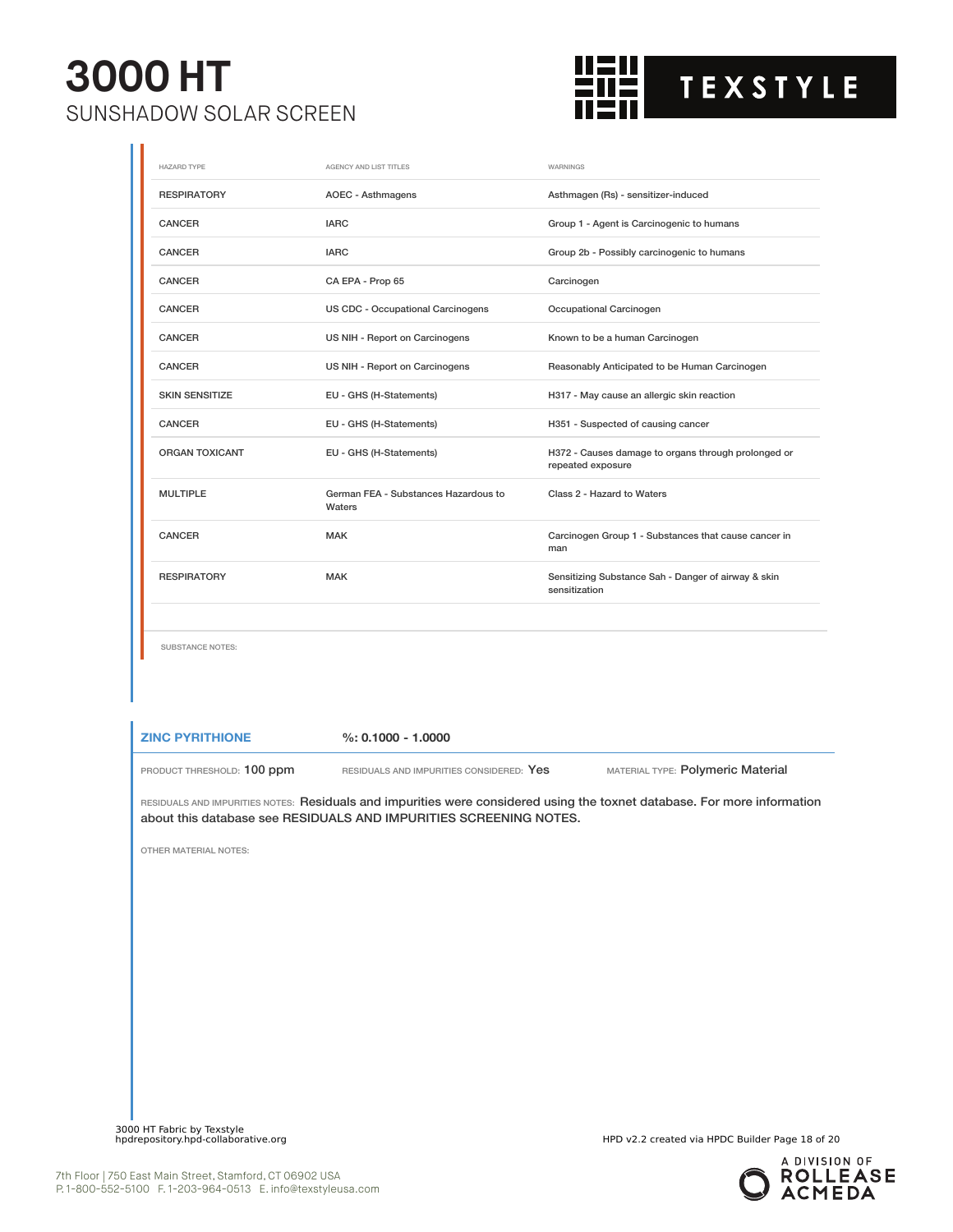

| <b>ZINC PYRITHIONE</b>  |                                                                |          |                                   | ID: 13463-41-7          |
|-------------------------|----------------------------------------------------------------|----------|-----------------------------------|-------------------------|
|                         | HAZARD SCREENING METHOD: Pharos Chemical and Materials Library |          | HAZARD SCREENING DATE: 2019-04-08 |                         |
| %: 0.1000 - 1.0000      | GS: BM-1tp                                                     | RC: UNK  | NANO: No                          | SUBSTANCE ROLE: Biocide |
| <b>HAZARD TYPE</b>      | AGENCY AND LIST TITLES                                         | WARNINGS |                                   |                         |
| <b>MULTIPLE</b>         | German FEA - Substances Hazardous to<br>Waters                 |          | Class 3 - Severe Hazard to Waters |                         |
|                         |                                                                |          |                                   |                         |
| <b>SUBSTANCE NOTES:</b> |                                                                |          |                                   |                         |

3000 HT Fabric by Texstyle

HPD v2.2 created via HPDC Builder Page 19 of 20

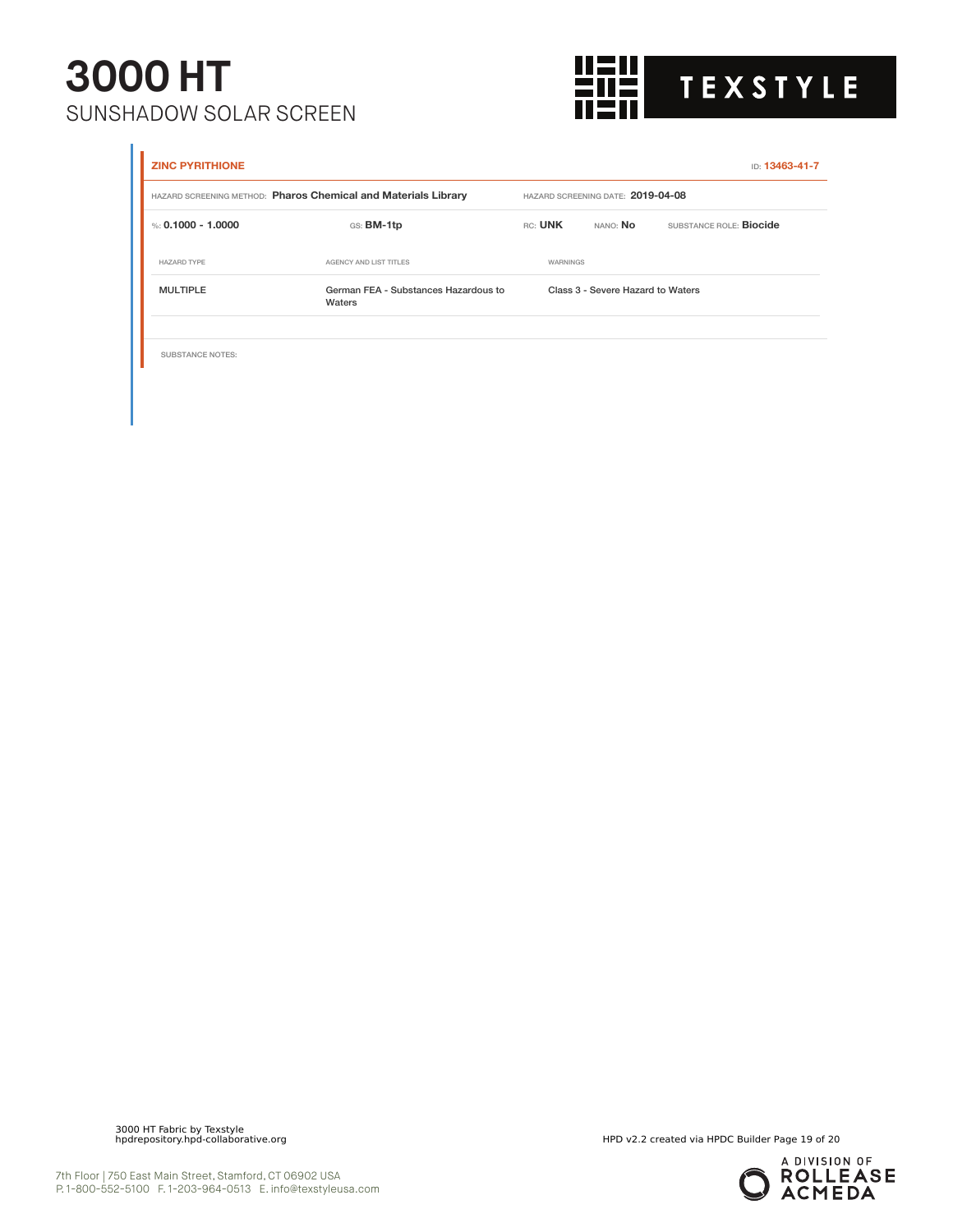

#### **8** Section 3: Certifications and Compliance

This section lists applicable certification and standards compliance information for VOC emissions and VOC content. Other types of *health or environmental performance testing or certifications completed for the product may be provided.*

| <b>VOC EMISSIONS</b>                                                                  | <b>UL/GreenGuard Gold Certified</b> |                               |                      |  |  |
|---------------------------------------------------------------------------------------|-------------------------------------|-------------------------------|----------------------|--|--|
| CERTIFYING PARTY: Third Party<br>APPLICABLE FACILITIES: This is not facility specific | ISSUE DATE: $2012-$<br>$12 - 22$    | EXPIRY DATE: $2022-$<br>12-22 | CERTIFIER OR LAB: UL |  |  |
| CERTIFICATE URL:                                                                      |                                     |                               |                      |  |  |

CERTIFICATION AND COMPLIANCE NOTES: Certificate # 75170-420

#### **Section 4: Accessories**

This section lists related products or materials that the manufacturer requires or recommends for installation (such as adhesives or fasteners), maintenance, cleaning, or operations. For information relating to the contents of these related products, refer to their *applicable Health Product Declarations, if available.*

| <b>CONTRACT</b>   | HPD URL: https://hpdrepository.hpd-                                                          |
|-------------------|----------------------------------------------------------------------------------------------|
| <b>SERIES TWO</b> | collaborative.org/repository/HPDs/430 Rollease Acmeda Contract Series Two Shading System.pdf |
| <b>SHADING</b>    |                                                                                              |
| <b>SYSTEM</b>     |                                                                                              |

CONDITION WHEN RECOMMENDED OR REQUIRED AND/OR OTHER NOTES:

This is the shading system.

#### **Section 5: General Notes**

This inventory is reported to 100 ppm with possible residuals and impurities noted. This HPD is reporting substances to 100 ppm for this product 3000 HT. Residuals and impurities were screened using the toxnet and Pharos databases. This database is a general database and lists possible residuals and impurities for chemicals and substances as reported in peer-reviewed studies or other credible documentation. Just because a chemical could have the impurity listed in the database does not mean that this material contains that impurity. Actual impurities are a product of the sourced product and its suppliers. Residuals and impurities listed in the HPD are for information purposes only and are not 100% guaranteed to be present in the fabric.

HPD v2.2 created via HPDC Builder Page 20 of 20